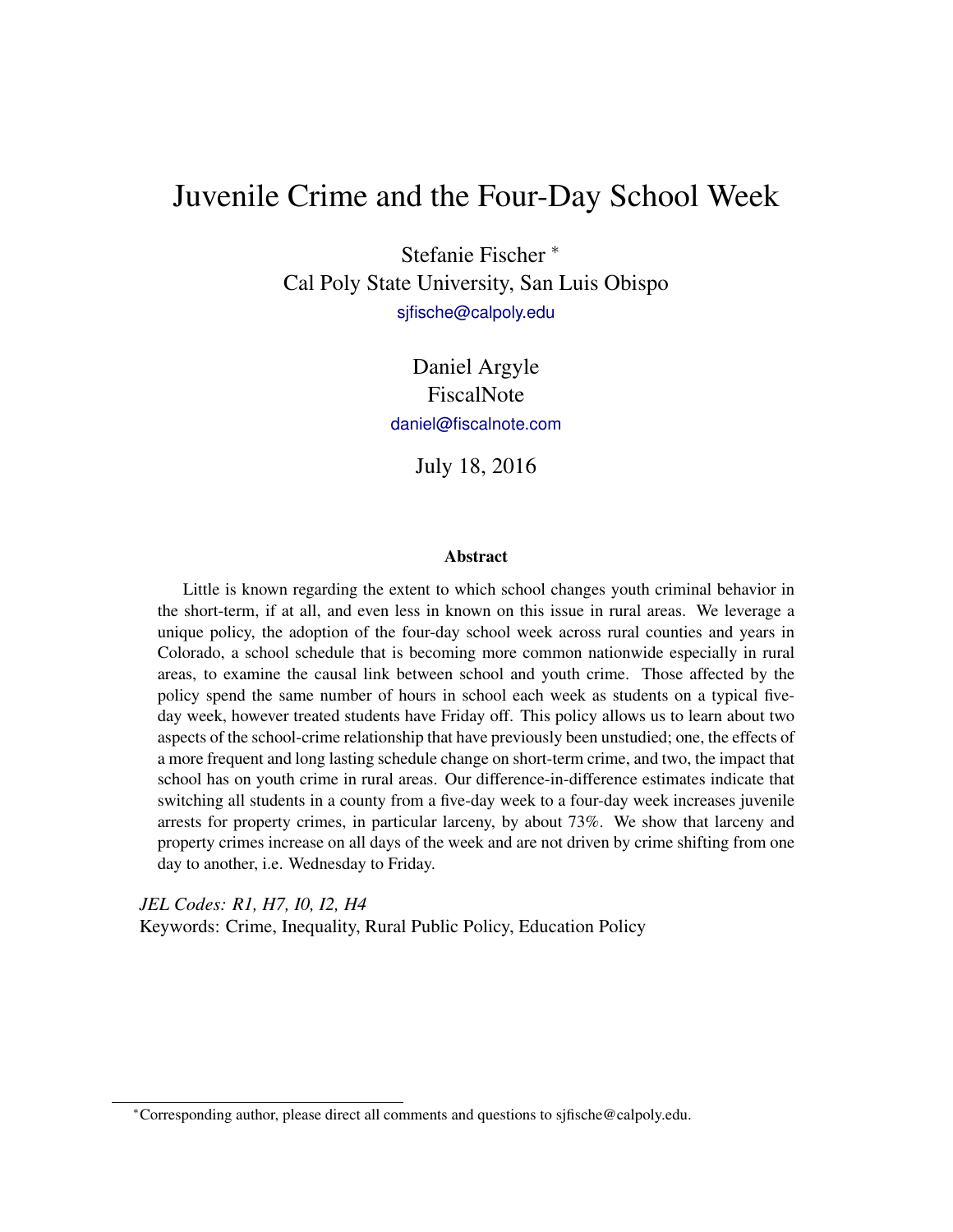## 1 Introduction

How does school attendance influence a youth's decision to engage in crime? The Office of Juvenile Justice and Delinquency Prevention reports that the majority of juvenile crimes are committed during non-school hours; they peak between 3 p.m. and 6 p.m. [\(Snyder and Sickmund,](#page-15-0) [2006\)](#page-15-0). As such, a common belief among parents, policymakers, and school officials is that lengthening the time students are in school or expanding youth programs will keep youth out of trouble. While the intuition behind this belief is reasonable, little is known regarding the extent to which school or youth program participation changes youth criminal behavior in the short-term, if at all, and even less is known about the school-crime relationship in rural areas (U.S. Department of Justice).

Establishing the causal link between school attendance and youth crime is challenging because often the unobservable characteristics of an individual that determine school attendance – such as patience, risk aversion, or motivation to name a few – also influence criminal behavior. One way to isolate the contemporaneous relationship between school and crime, however, is to exploit variation in school schedules. In this paper we leverage the adoption of the four-day school week policy across rural counties and years within the state of Colorado, one of the states where the four-day week is most common. The four-day school schedule is often implemented in rural areas; those affected by the policy spend the same number of hours in school each week as students on a standard five-day week, however treated students typically have Friday off. Gaining a better understanding of the impact of permanent schedule changes on criminal behavior has important policy implications since many school districts throughout the U.S. have started to experiment with alternative schedules – i.e. year-round school or four-day weeks, etc.  $-$  in an attempt to cut costs and/or boost student performance.

Using data on reported crimes by day-of-the-week and aggregating to the county-year level, we show that on average property crimes in treated counties increase as a result of the policy. In particular, larceny crimes increase substantially when four-day school weeks are adopted. Our results show that overall larceny and property crimes increase on all days of the week and are not driven by displacement, i.e. crime shifting from Wednesday to Friday. Alternatively, we find no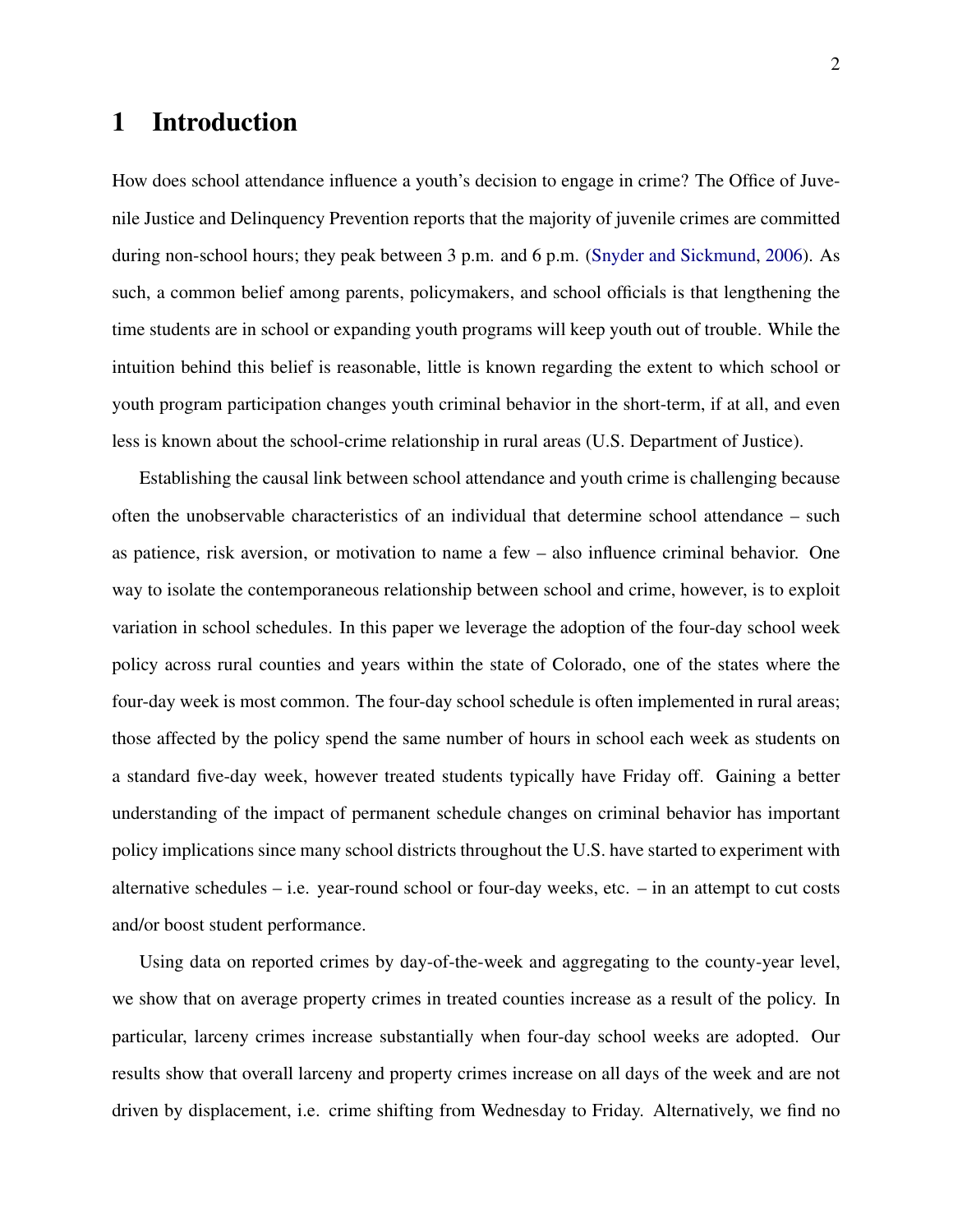statistically significant evidence that juvenile drug or violent crime rates change. Our results are consistent with a 2011 report from the U.S. Department of Justice that shows larceny is the most common juvenile crime, especially in rural areas. $<sup>1</sup>$  $<sup>1</sup>$  $<sup>1</sup>$ </sup>

This study builds upon a growing body of literature aimed at understanding the short-term effects of school attendance on youth crime. Existing studies estimate the relationship between school attendance and juvenile crime using random, short-term disruptions to school schedules in urban areas [\(Jacob and Lefgren](#page-14-0) [\(2003\)](#page-14-0), [Luallen](#page-15-1) [\(2006\)](#page-15-1), and [Akee, Halliday and Kwak](#page-14-1) [\(2014\)](#page-14-1)). Our study adds to the existing work on schooling and crime by exploiting permanent changes to school schedules in rural counties.

There are several ways in which a four-day school week could affect juvenile crime patterns in a rural area. On the one hand, crime may decrease as a result of the policy. Because students on a four-day week go to school longer on the days school is in session and because it is well documented that juvenile crime peaks between 3 p.m. and 6 p.m., it is possible that the four-day week schedule reduces juvenile crime. Assuming that parents work a standard 9 a.m. to 5 p.m. job, effectively, with this schedule, the number of days in which a student is unsupervised during peak crime committing hours is reduced; students are now in school during this time Monday-Thursday. On the other hand, switching students to a four-day week schedule may increase juvenile crime. These students now have a full weekday off per week and are likely unsupervised, particularly if their parent(s) are at work. During this "day off" students likely spend time with friends. It is possible that during this unsupervised and unstructured time, some students or groups of students get into trouble. It is also possible that these delinquent behaviors spillover to other days of the week as well, particularly if students are developing poor habits on this regularly occurring day off. For instance, if this increase in unsupervised and unstructured "hang out" time leads to more social gatherings on other days, then the policy could affect crime on any day of the week in the

<span id="page-2-0"></span><sup>&</sup>lt;sup>1</sup>Property crime is defined as the unlawfully taking of property from the possession of another without the use of force, threat or fraud and comprises several types of theft including larceny, burglary, arson and motor vehicle theft. Larceny is the most common type of property crime committed by juveniles and includes shoplifting, pick-pocketing, bicycle theft, theft from a vehicle including vehicle parts, or theft from a building or structure where no break in was involved.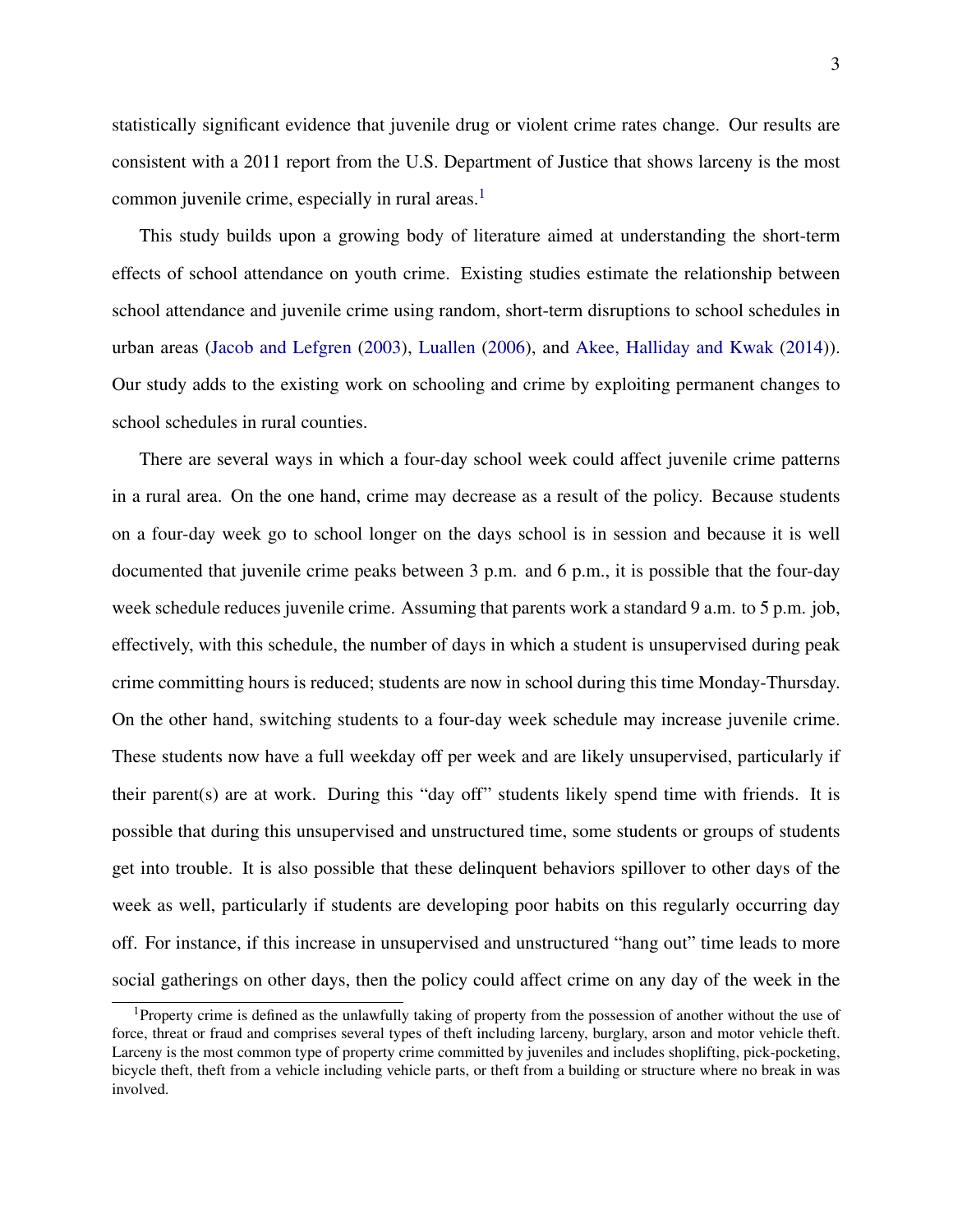treated counties.

The paper proceeds as follows. In [Section 2](#page-3-0) we provide a review of the current literature on the effects of school attendance on crime and the four-day school week policy. [Section 3](#page-5-0) and [Section 4](#page-8-0) describe the data and empirical framework respectively. The baseline results are presented in [Section 5,](#page-9-0) and [Section 6](#page-11-0) provides evidence that the findings persist across a variety of alternative specifications. [Section 7](#page-13-0) concludes.

#### <span id="page-3-0"></span>2 Juvenile Crime and Four-Day School Week Policies

#### 2.1 Related Literature

There is a line of empirical research examining the relationship between education and criminal behavior. A majority of this work focuses on the longer-run effects of educational attainment on crime.<sup>[2](#page-3-1)</sup> Among these studies that have estimated a causal relationship, the general finding is that more education reduces subsequent criminal behavior [\(Lochner,](#page-14-2) [2004;](#page-14-2) [Lochner and Moretti,](#page-14-3) [2004;](#page-14-3) [Berthelon and Kruger,](#page-14-4) [2011\)](#page-14-4). These results, however, provide little insight into the contemporaneous effect of school attendance on youth crime because adult crime is temporally distinct from school attendance.

To this point, there is a growing body of literature aimed at understanding the short-term effects of school attendance on youth crime to which our study will contribute. Studies of this nature typically rely on exogenous variation in day-to-day school attendance.<sup>[3](#page-3-2)</sup> In the foundational paper, [Jacob and Lefgren](#page-14-0) [\(2003\)](#page-14-0) use teacher in-service days to estimate a causal relationship between school attendance and crime in urban settings. They find that juvenile property crime declines by 14% on days when school is in session but violent crime for this same group increases by 28%

<span id="page-3-2"></span><span id="page-3-1"></span><sup>&</sup>lt;sup>2</sup>See [Lochner](#page-14-5) [\(2010\)](#page-14-5) for a thorough discussion of the education and crime literature.

<sup>&</sup>lt;sup>3</sup>An exception is [Anderson](#page-14-6) [\(2014\)](#page-14-6) which uses the minimum drop-out age and finds a negative relationship between education and youth arrests. Additionally, a related body of literature relies on experimental interventions in afterschool programs to determine the impact of school attendance on youth criminal activity. Insight from these studies is limited due to selective participation; programs of this nature are typically not mandatory and those most at risk may avoid them (see [Cross, Gottfredson, Wilson, Rorie and Connell](#page-14-7) [\(2009\)](#page-14-7); [Rodríguez-Planas](#page-15-2) [\(2012\)](#page-15-2)).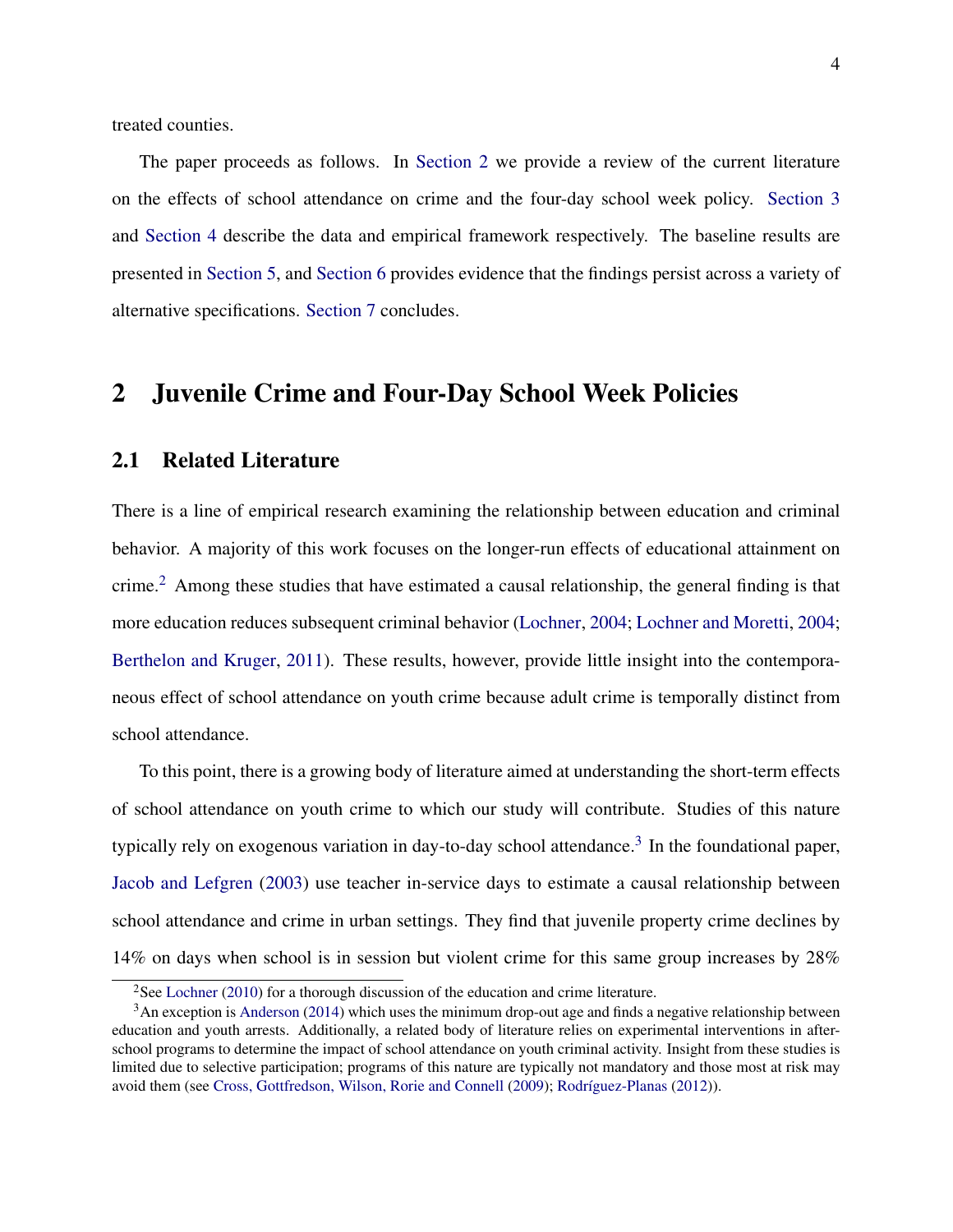percent on school days.

In a follow-on study, [Luallen](#page-15-1) [\(2006\)](#page-15-1) exploits school attendance variation caused by teacher strikes – which resulted in canceled school days. He finds that juvenile property crimes increase on days with strikes but violent crimes decline, and that the results are solely driven by urban areas. [Akee et al.](#page-14-1) [\(2014\)](#page-14-1) estimate the school-crime relationship based on public school teacher furlough days in Hawaii and find that time off from school is associated with significantly fewer juvenile crimes.

In contrast to the three existing studies listed above, the day-to-day variation in school schedule used in this paper – the adoption of the four-day school week – allows one to learn about the short-term effects of a more permanent and intentional schedule change on youth crime. This schedule change is distinct because (1) families are made aware of the change in advance and, in principle, have more time to plan compared to changes brought on by strikes or furloughs which occur more spontaneously, and (2) this change occurs each week throughout the school year rather than affecting only a handful of weeks. Furthermore, because four-day school weeks are primarily adopted in rural areas to save on transportation costs, we are able to shed light on the short-term effects of school on crime for a group that has received relatively little attention.

#### 2.2 Four-Day School Week Policies

As of 2008, seventeen states have a portion of their schools on a four-day week school schedule.<sup>[4](#page-4-0)</sup> The primary motivation for states to implement this policy is to reduce transportation costs, which are especially salient for rural schools. The four-day school week became particularly popular during the energy crisis in the 1970s, at which time many states began changing laws regarding the number of days spent in school. Over the following decades there was a slow shift towards the four-day week schedule in rural districts.

<span id="page-4-0"></span><sup>4</sup>Starting with South Dakota in the 1930s, the following states have schools on the four-day week: Arizona, California, Colorado, Idaho, Kansas, Kentucky, Louisiana, Michigan, Minnesota, Montana, New Mexico, Oregon, South Dakota, Texas, Utah, Wisconsin and Wyoming. However, many of these programs are very limited. See <http://www.ncsl.org/research/education/school-calendar-four-day-school-week-overview.aspx> for background on specific state legislation regarding four-day schools.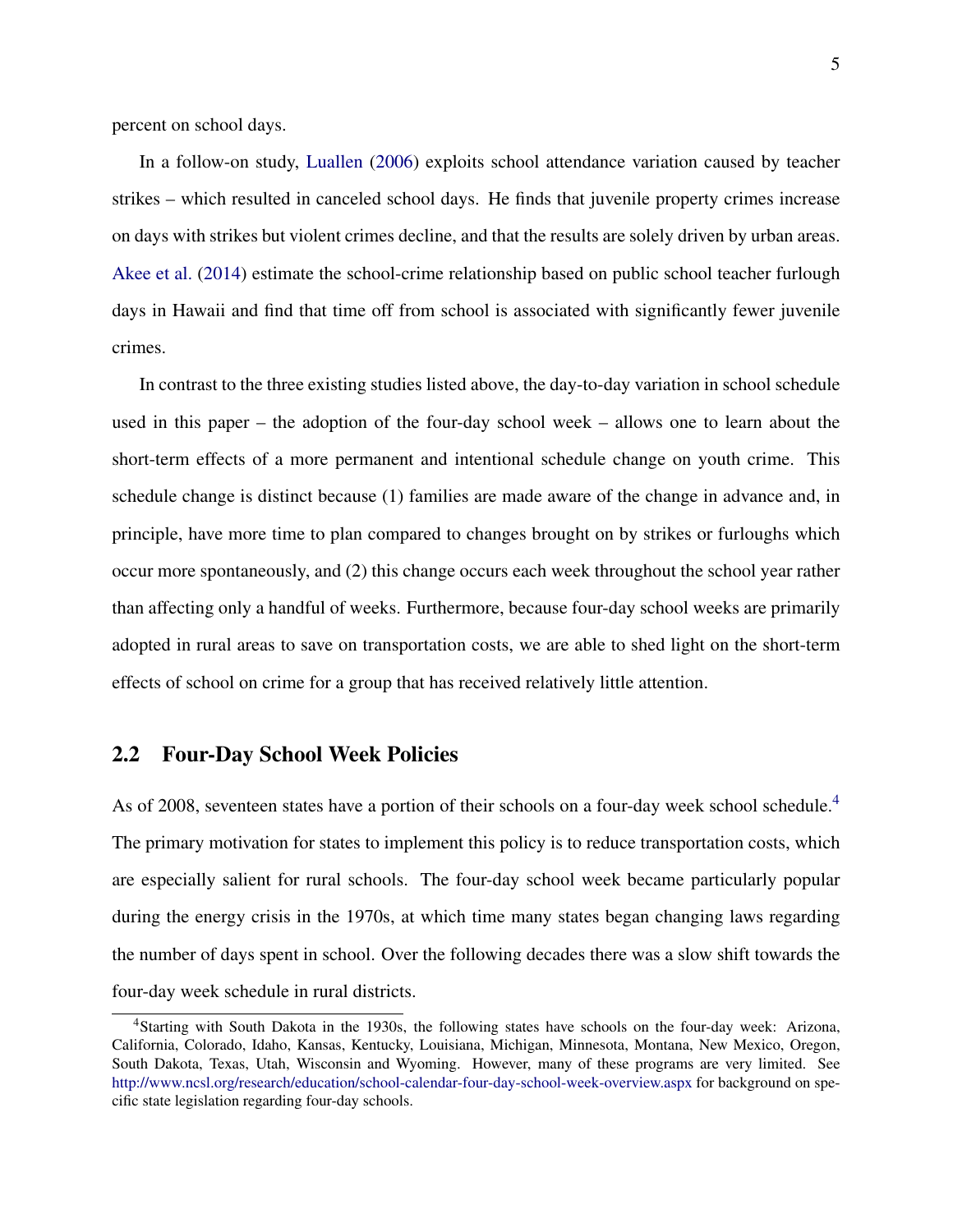During this period the Colorado legislature changed their law from a mandatory number of school days to a mandatory number of hours, enabling districts in the state to adopt a four-day school week. To compensate for one fewer day of instruction, those on the four-day week schedule attend school for more hours per day and/or more days in the year. As of 2009, 20% of students in Colorado attend four-day week schools. Of the schools that have switched in Colorado, roughly 80% are on a Monday through Thursday schedule with Fridays off with the remainder on a Tuesday-Friday schedule with Mondays off.

Given that cost considerations are central to the decision to switch, research on four-day school weeks has primarily focused on financial savings. [Grau and Shaughnessy](#page-14-8) [\(1987\)](#page-14-8), using data from ten school districts in New Mexico, document that districts operating on a four-day week experience a 10%-25% savings on fuel, electricity and transportation costs. [Griffith](#page-14-9) [\(2011\)](#page-14-9) examines six school districts that are either on the four-day week or in transition to that schedule and finds that the policy yields a maximum of about  $5.5\%$  $5.5\%$  savings.<sup>5</sup> Despite their growing prevalence, little work has been done to understand the impact of four-day school weeks on students. To the best of our knowledge, the only study at this point which evaluates the impact of four-day school weeks is [Anderson and Walker](#page-14-10) [\(2014\)](#page-14-10). Their analysis focuses on the state of Colorado and they find a modest, but statistically significant, positive relationship between the policy and elementary school students' math and reading test scores. Their findings suggest that switching to a four-day week does not compromise student achievement, and may even improve it.

#### <span id="page-5-0"></span>3 Data

We combine several data sources for our analysis which includes 47 rural counties in Colorado for the years 1993-2009. Because four day schools are primarily undertaken in rural areas and there

<span id="page-5-1"></span><sup>5</sup>Four day school weeks have been of interest in popular media as well and journalists have gone to some effort to examine specific cases of the policy change. A TIME Magazine article [\(Kingsbury,](#page-14-11) [2008\)](#page-14-11) reports that some rural school districts experienced large savings on transportation, utility, and insurance costs as a result of the policy and a Wall Street Journal article [\(Herring,](#page-14-12) [2010\)](#page-14-12) sheds light on the savings that the policy has brought to a rural district in Georgia.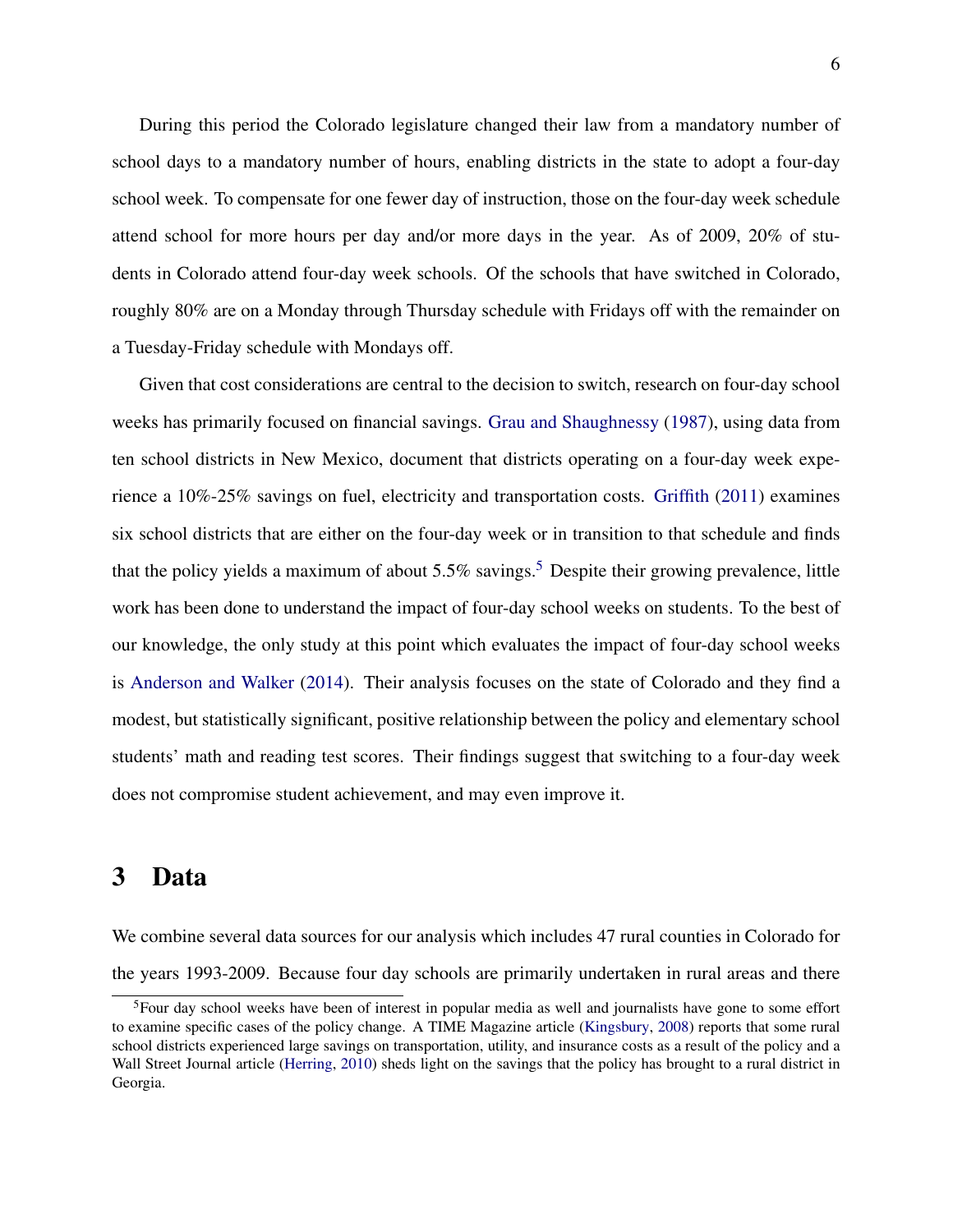exists almost no variation in school schedules across urban areas, we restrict our analysis to rural counties only.[6](#page-6-0) For our purposes, a county is defined as rural if it is not part of a metropolitan statistical area  $(MSA)$ .<sup>[7](#page-6-1)</sup> Data indicating which schools are on a four-day school week and the timing of when they switch from a five-day schedule to a four-day schedule come from the Colorado Department of Education. $8$  We link these schools with counties since crime data is aggregated to the county level.<sup>[9](#page-6-3)</sup> Nearly one-third of all rural counties have at least one school that is on a four-day school week and approximately 20% of students attend a school on this schedule.

We use the Common Core of Data (CCD) from the National Center for Education Statistics, which contains the universe of Colorado schools, to obtain total student population by county and several measures of student body composition including the percent white, the percent on free or reduced lunch and the student/teacher ratio. The CCD and the list of four-day schools are combined to obtain the treatment variable: the percentage of students in grades 6 through 12 on a four-day school week.<sup>[10](#page-6-4)</sup> We use these grades because juveniles age 11-17 account for over 99% of juvenile crimes reported in Colorado.

We use two crime datasets. The first is county level arrests from the Colorado Department of Public Safety. This dataset contains reported arrests by crime type and by county in each year for the entire sample, 1993 through 2009. Summary statistics are reported in Table 1 (column 1). This dataset has the advantage of covering all arrests in Colorado. However, since it is aggregated annually the timing does not match up perfectly with the treatment variable which is reported by academic years. The second data source is the National Incident Based Reporting System (NIBRS) program. NIBRS provides detailed information on reported crimes at the incident level,

<span id="page-6-0"></span><sup>&</sup>lt;sup>6</sup>Less than 5% of the total student body in urban areas are affected by the policy compared to 20% in rural areas. Including urban counties in the analysis will introduce noise, which is generated by smaller changes in student population, into the treatment variable. We want our estimates to reflect changes due to policy adoption. That said, while there are some minor differences, the results are largely the same when urban counties are included.

<span id="page-6-1"></span> $7$ The MSAs omitted are Denver, Boulder, Greeley, Colorado Springs, Fort Collins, Pueblo, and Grand Junction. Other possible definitions of rural, such as population counts or only omitting the Denver MSA, have been considered and have little influence on the estimated results.

<span id="page-6-3"></span><span id="page-6-2"></span><sup>8</sup>We thank Mark Anderson of Montana State University for helping us obtain this dataset.

<sup>&</sup>lt;sup>9</sup>While there is crime data available at more granular jurisdictional level than counties, these jurisdictions do not overlap in any consistent way with school boundaries.

<span id="page-6-4"></span> $10$ The results are similar if we use all students on a four-day school week regardless of age and percentage of schools on a 4 day week.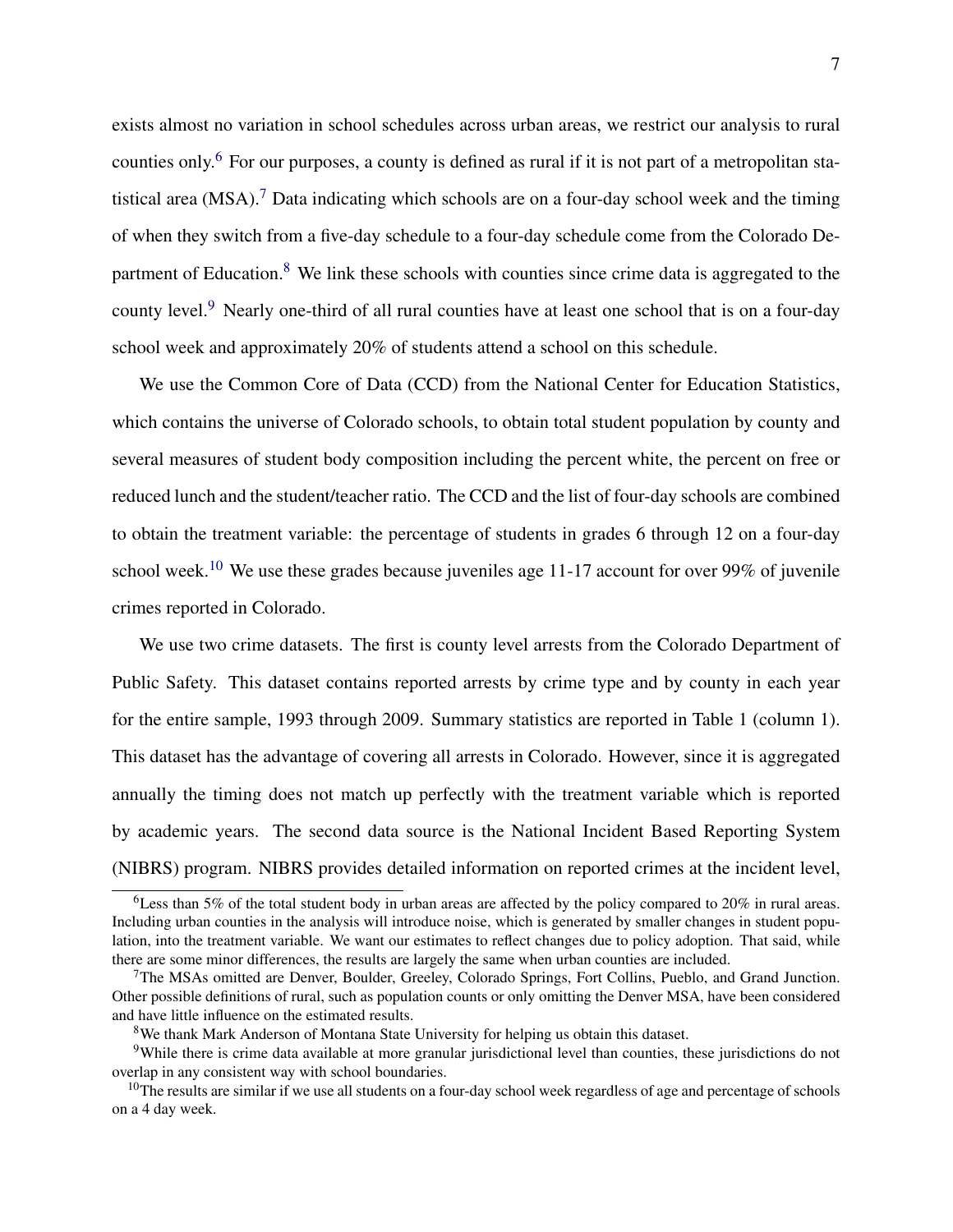including the date of the crime. This allows us to match the reported crimes with the treatment variable by academic year and avoid a timing problem. Reported crimes are a superset of arrests because they include people who are cited for a crime without actually being arrested, which is a common occurrence. The number of offenses is aggregated to the county level to match the level of treatment and the other dataset.

In addition to providing detailed data on individual crimes, an advantage of the NIBRS data is that it flags the exact date of the offense and includes detailed demographic characteristics of the offenders. This level of detail allows us to precisely identify juveniles in the sample as well as examine changes in crime by day-of-the-week. Unfortunately, Colorado has only been fully participating in the NIBRS program since 1997, so the data are not available for the entire sample period. As such, all regressions using NIBRS data include the years 1997 through 2009. Additionally, while the data covers most of Colorado, there are some agencies (approximately 10% of agencies covering approximately 10% of the state's population) who do not participate in the program, reducing the number of rural counties in the NIBRS sample to  $43<sup>11</sup>$  $43<sup>11</sup>$  $43<sup>11</sup>$  Column 2 of Table 1 contains summary statistics for offenses from NIBRS.

The crime outcomes studied include property crimes, violent crimes, and drug violations. Property crime is a general category consisting of larceny, breaking and entering, grand theft auto, and arson. Violent crimes include homicide, sexual assault, robbery, and assault. Drug crimes are a separate category. Some incidents reported in the NIBRS dataset involve more than one offense (i.e. breaking and entering while in possession of illegal drugs). In these cases we count the incident in both categories. While this results in some double counting of incidents, the alternatives are less palatable. Dropping all of these incidents results in a substantial loss of data. Some systems use a hierarchy such that an incident is categorized as its most "severe" offense type; however, these distinctions are often arbitrary and can result in under-counting of some kinds of crimes, especially drug offenses.

<span id="page-7-0"></span> $11$ While we are able to adjust the sample by dropping agencies that do not fully participate in NIBRS, any remaining underreporting should cause the coefficient to be biased downwards, as the number of reported crimes would be lower than actual number of crimes in the county.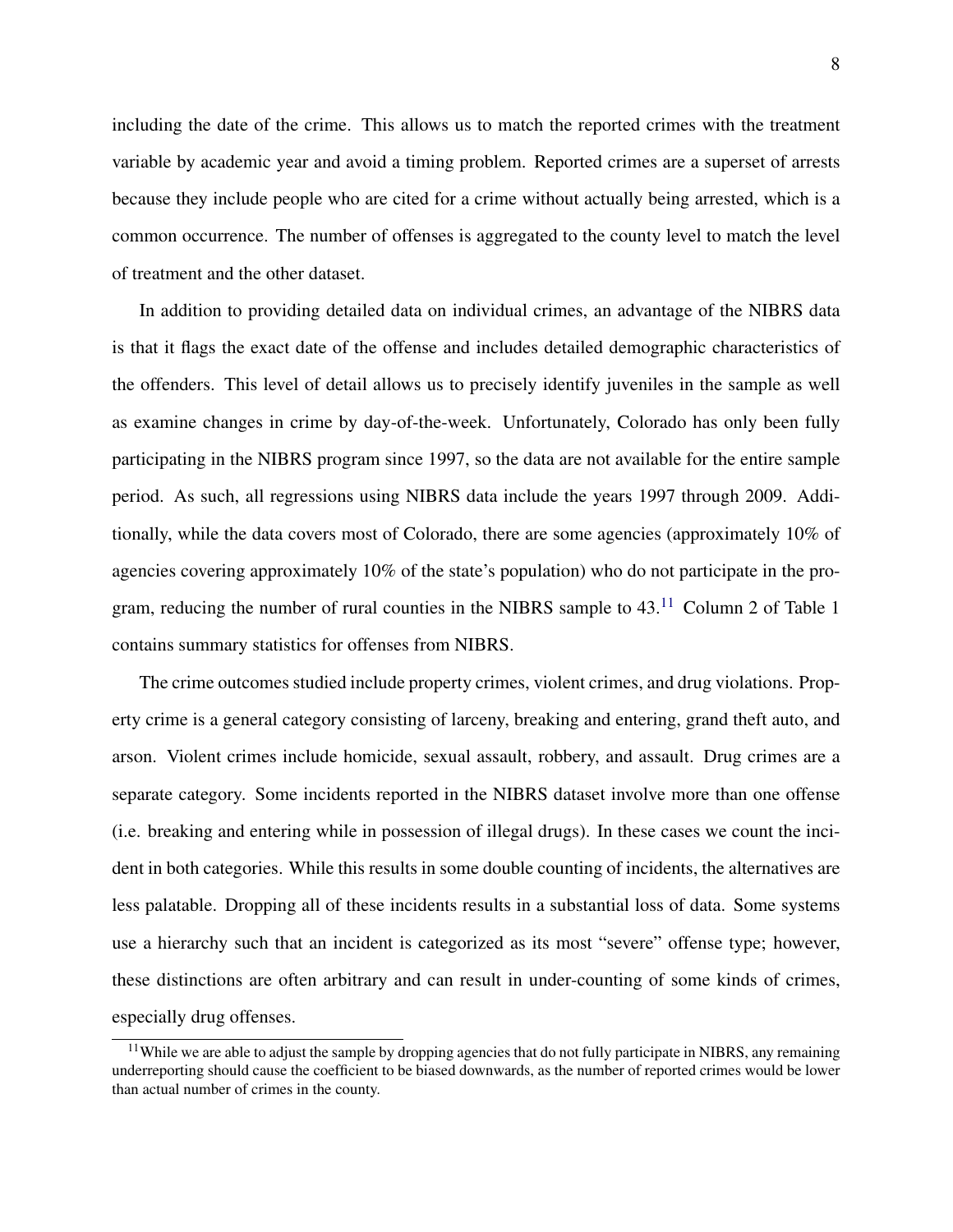### <span id="page-8-0"></span>4 Empirical Framework

We estimate the following difference-in-difference model

$$
Y_{ct} = \beta_0 + \beta_1 T_{ct} + X'_{ct} \alpha + \gamma_c + \delta_t + \varepsilon_{ct}
$$
\n(1)

where *Yct* is a count of crimes (arrests or offenses depending on the dataset) in county *c* and in year *t*. *Tct* is the percent of students in a county-year that are on a four-day school week schedule, and *Xct* is a vector of time varying county-year level covariates (unemployment, percent of students in county eligible for free lunch, race, and student/teacher ratio).  $\gamma_c$  is a county level fixed effect,  $\delta_t$  is a year fixed effect to account for temporal changes in crime over the 16 year time horizon, and  $\varepsilon_{ct}$  is the usual error term. The treatment variable  $T_{ct}$  is constructed by dividing the total number of students in grades 6-12 in a county who are on the four-day week in a given year by the total number of students in grades 6-12 in a county-year. We exclude summer months because no students are treated during this time.

Given that crime (the outcome) is reported as a count, estimating the above model with a standard Ordinary Least Squares approach is not appropriate as there is a large share of county-year observations with a zero-count on juvenile crimes. That is, crime is positively skewed.<sup>[12](#page-8-1)</sup> In fact, Ordinary Least Squares yields negative fitted values for 22% of the observations highlighting the importance of a count model in this analysis. We instead estimate the model using Fixed-Effects Poisson Quasi-Maximum Likelihood (QMLE); a model often used to accommodate count data with an excess number of zeros [\(Hausman, Hall and Griliches](#page-14-13) [\(1984\)](#page-14-13), [Osgood](#page-15-3) [\(2000\)](#page-15-3)).<sup>[13](#page-8-2)</sup> To account for the fact that each county has a different population, and therefore a different potential for crime, we include total population as the exposure variable in the Poisson regressions.<sup>[14](#page-8-3)</sup> Finally,

<span id="page-8-1"></span> $12$ Aggregating to the county-year-day of week level of crime, as we do in the second part of the analysis, only further exacerbates the issue of the high incidence of zero-count observations.

<span id="page-8-2"></span><sup>&</sup>lt;sup>13</sup>Sometimes a log transformation is used when an outcome is positively skewed but, due to the large number of zero-count crime observations, this approach is not sufficient.

<span id="page-8-3"></span><sup>&</sup>lt;sup>14</sup>Although youth crime is a preferable exposure variable, due to the 10% of non-participating agencies in the NIBRS dataset we are not able to use it, instead the exposure variable is the population provided by NIBRS which adjusts for the non-compliers. In order to make estimates comparable across datasets, total population in a count-year is the exposure variable used with the arrest data as well. Note, we obtain similar results when we use youth population as the exposure with the arrest data.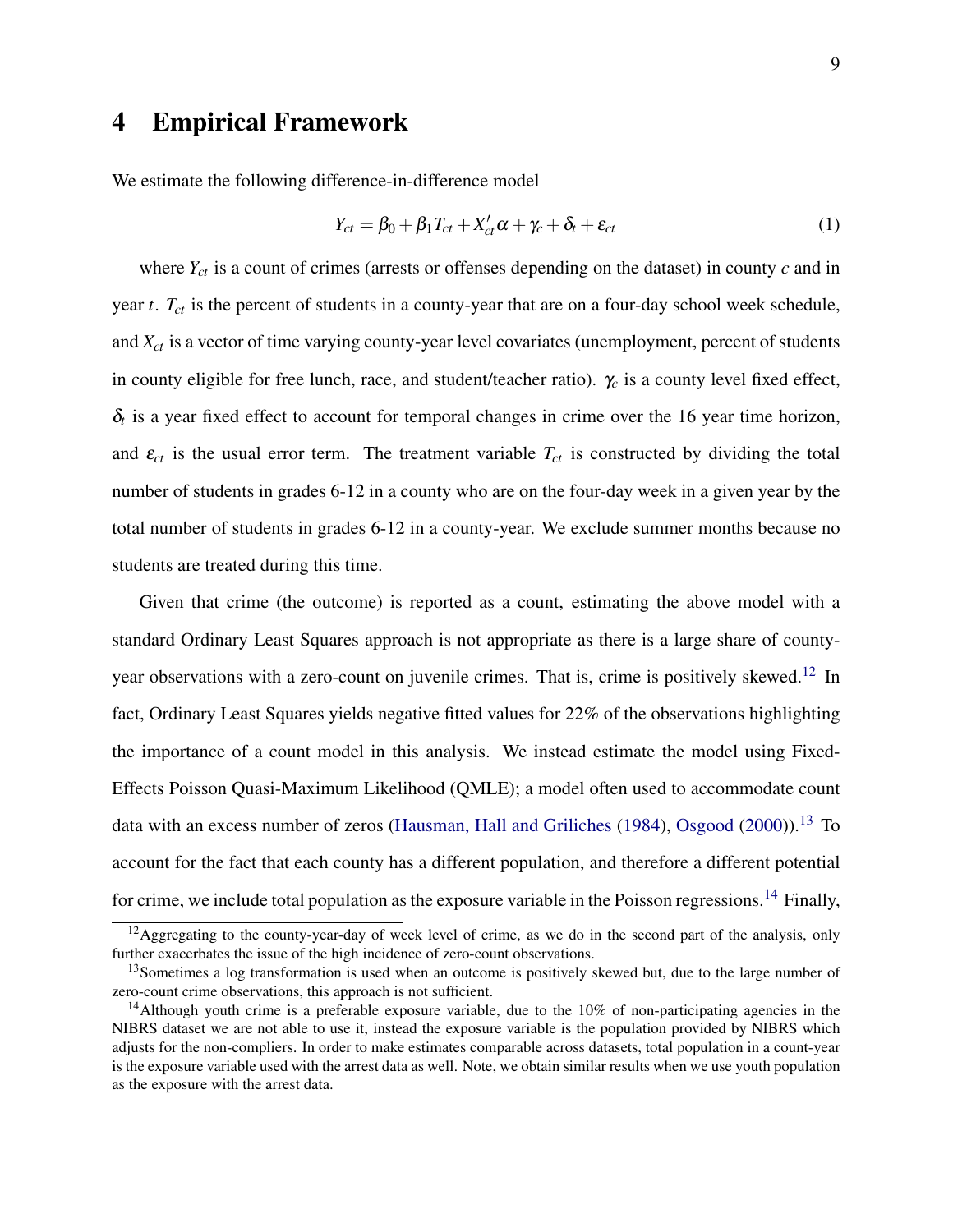we report cluster-robust standard errors to account for overdispersion and within county correlation of the dependent variable [\(Wooldridge](#page-15-4) [\(1999\)](#page-15-4)).<sup>[15](#page-9-1)</sup>

Anecdotally, there is little reason to believe that the adoption of the policy is in response to crime patterns in a given county or correlated with unobservable time varying county characteristics that also correlate with juvenile crime; two issues which would undermine the causal interpretation of the policy's effect. In Colorado, the schools that have adopted a four-day school week most often cite financial savings as the reason [\(Grau and Shaughnessy,](#page-14-8) [1987;](#page-14-8) [Donis-Keller and](#page-14-14) [Silvernail,](#page-14-14) [2009;](#page-14-14) [Anderson and Walker,](#page-14-10) [2014\)](#page-14-10). The Colorado Department of Education states that four-day schedules are almost entirely adopted by schools in rural districts that serve a dispersed group of students because they can save on transportation costs. Other reasons schools have decided to switch include parent support, improved attendance, and increased academic performance. We return to this issue in Section 6 and show that our results hold up to several placebo tests.

### <span id="page-9-0"></span>5 Results

#### 5.1 County-Year

Table 2 reports regression coefficient estimates obtained from the arrest data in the odd numbered columns and results obtained from the reported offense data (NIBRS) in the even numbered columns. Four crime outcomes (for both arrests and offenses) are included in each table: larceny, property crime, drug violations and violent crime. Panel A reports results for a specification that defines the treatment as the percent of students in a county-year who are on a four-day week while Panel B reports results for an alternative way to define the treatment, the percent of schools in a county-year who are on a four-day week schedule. The results in columns 1 and 2 – for both Panel A and Panel B – show a significant increase in juvenile larceny arrests and offenses. A 10% increase in the share of students in a county on a four-day week schedule leads to an increase in

<span id="page-9-1"></span><sup>&</sup>lt;sup>15</sup>The QML estimator only restricts the within-county mean and variance to be equal, so a majority of the overdispersion present in the juvenile crime data is accounted for without robust standard errors.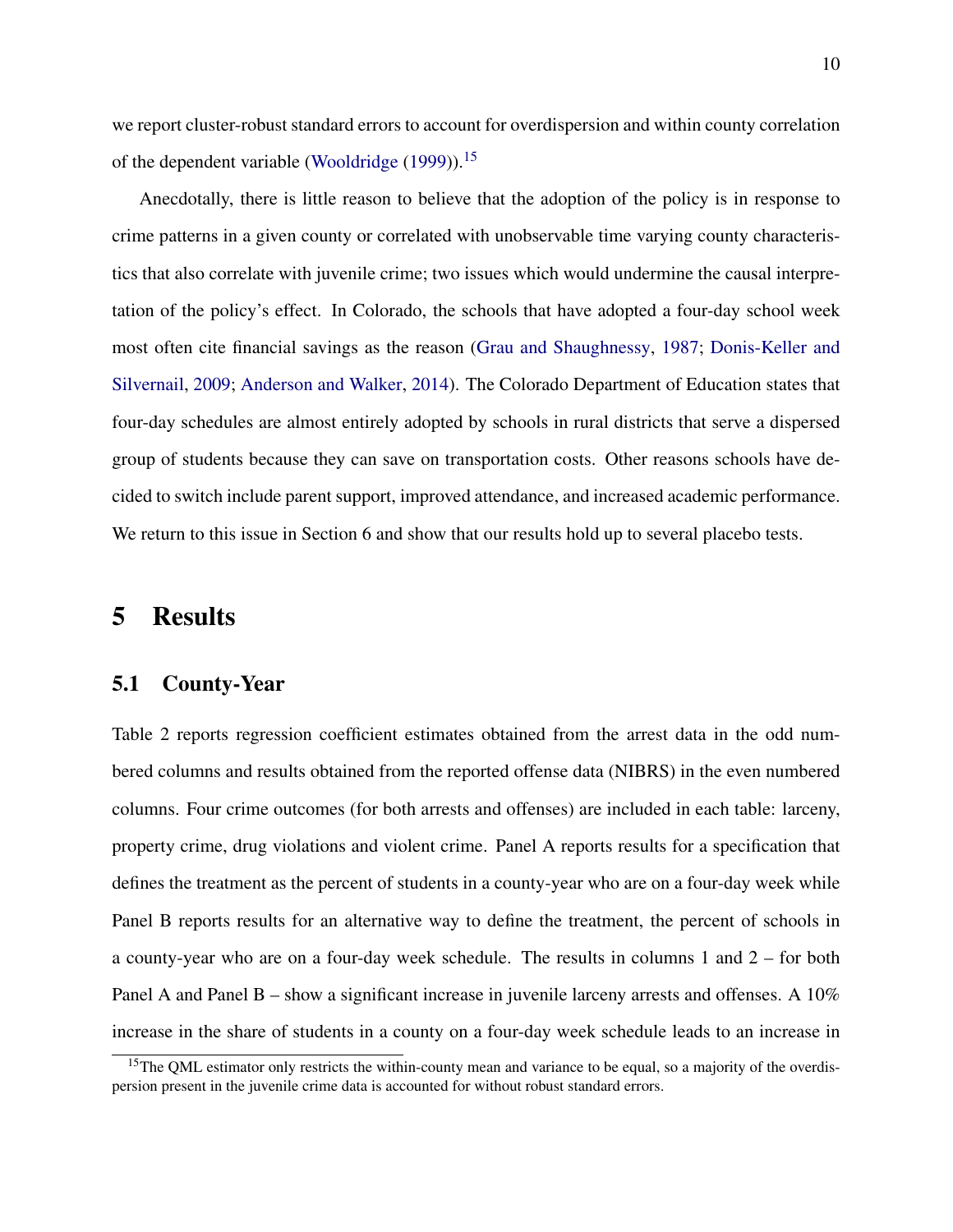larceny crimes by about 7%.

Columns 3 and 4 report the estimated effect of the policy on all property crime. Since larceny is part of property crime, it is not surprising that the effects are similar to the larceny estimates but slightly smaller in magnitude. Students who have an additional day off during the week may be more likely to engage in minor offenses such as shoplifting and other petty theft, while property crimes such as arson and breaking and entering are less affected. The aggregation of all of these crimes may account for the fact that property crime shows a somewhat smaller positive coefficient. Finally, for both arrests and offenses the estimated effects of the percent of students on a four-day school week on drug violations and violent crimes (columns 5-8) are, for the most part, statistically insignificant. The varied findings across the different crime outcomes highlights the importance of disaggregating by crime type. Uncovering how the policy affects each type of crime, if at all, and through which channel helps provide a more comprehensive understanding of the impact of the four-day school week schedule.

#### 5.2 Day-of-the-Week

Aggregating NIBRS data to the day-of-the-week, county, year level allows one to examine the effects of the four-day school week policy on specific days. Table 3 reports the corresponding summary statistics for this level of aggregation. One reason to examine crime patterns at this finer level is to learn more about the mechanism that underlies the main findings. Does crime increase on all days of the week or specific days? A crime spike on Friday due to an increase in the number of students who are treated on Friday would be consistent with the commonly accepted notion "ideal hands are the devil's workshop". Put differently, students who are kept busy and supervised stay out of trouble. If, however, crime is increasing on other days of the week as well, then likely there are some spillover effects of the policy. Spillover effects may be particularly salient in our setting given the distinct nature of the four-day week policy relative to other school schedule changes used in the literature. Students on a four-day week schedule have an additional day-off per week every week of the school year, as such, it is quite possible they are developing strong social groups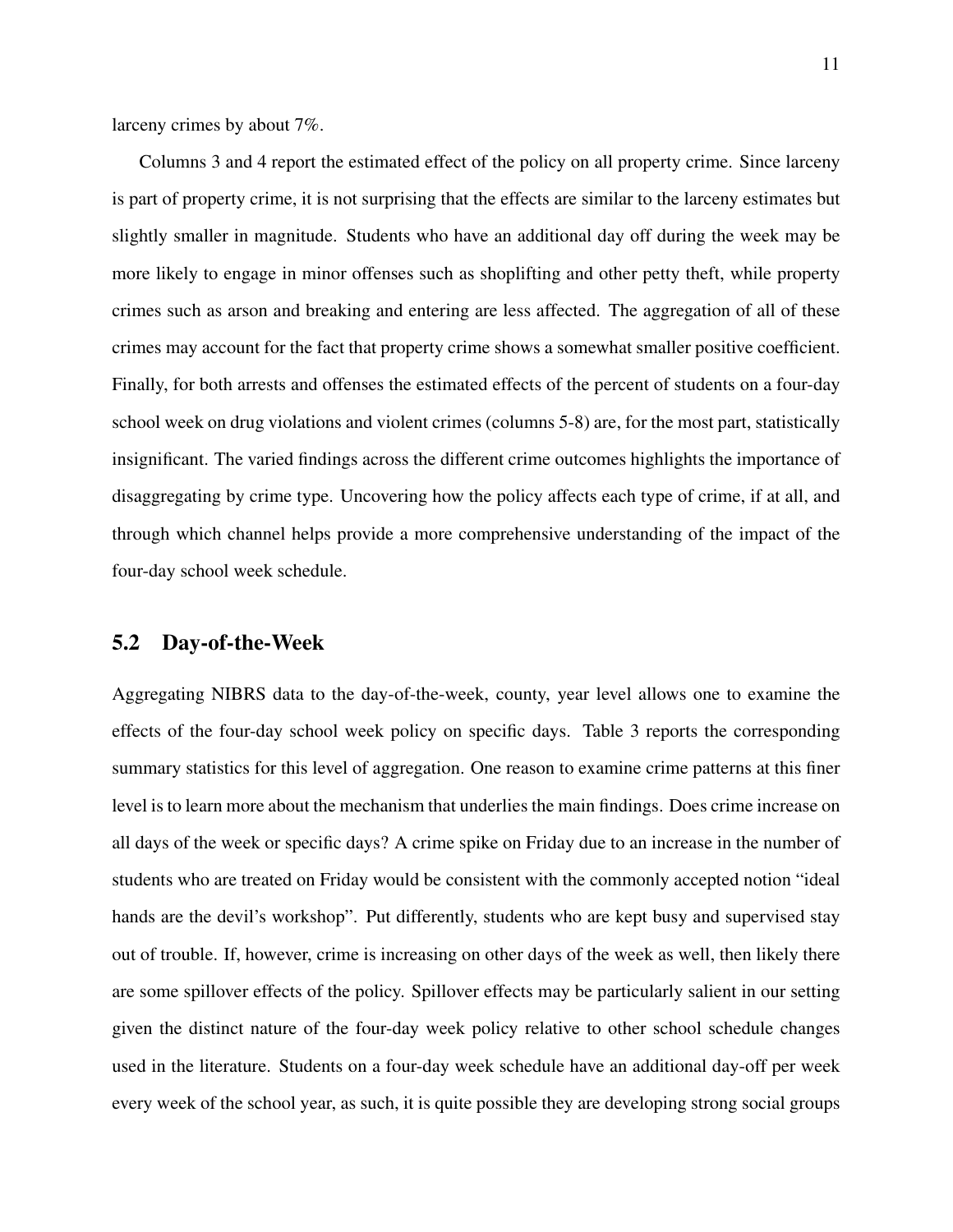on this day – potentially carrying out devious behaviors together – which leads to gatherings and devious behavior on other days of the week as well. Along these lines, because of the regular day off associated with this policy, habit formation may play an important role; students may form poor habits, either with a social group or individually, that carry-over to other days of the week.

To investigate this, we estimate the following model using Fixed-Effects Poisson QML:

$$
Y_{ctd} = \beta_0 + \beta_1 TF_{ct} + \beta_2 TM_{ct} + \sum_{d=1}^{7} \theta_d TF_{ct} * \psi_d + \sum_{d=1}^{7} \mu_d TM_{ct} * \psi_d + X_{ct}' \alpha + \gamma_c + \delta_t + \psi_d + \varepsilon_{ctd} \tag{2}
$$

where  $\psi_d$  is a set of dummy variables indicating the day of the week (Wednesday is the omitted day). *T Fct* and *TMct* are the percent of students in a county-year treated on Friday and Monday respectively. Both treatment variables are also interacted with each day of the week which are represented by the following vectors,  $\sum_{d=1}^{7} \theta_d T F_{ct} * \psi_d$  and  $\sum_{d=1}^{7} \mu_d T M_{ct} * \psi_d$ . Other controls included are defined in the previous section.

Table 4 presents the effect of having Friday off by day of the week.<sup>[16](#page-11-1)</sup> There appears to be no evidence that crime differentially increases on a particular day. The policy does not cause crime to increase on Friday (the day students have off) any more than any other day of the week. Instead, youth larceny and property crimes appear to be higher as a result of having Friday off on all days of the week. One possible explanation for this result is that because we are analyzing rural counties, there are too few observations in a given county/year/day cell to detect any differences across days. Another explanation is that students who have an "extra" day off per week not only increase their unlawful behavior on their day off, but this also spills over to other days of the week. Similar to the county-year results in Table 2, we find no consistent changes in drug or violent crimes due to the policy, either overall or on any given day of the week.

### <span id="page-11-0"></span>6 Robustness Checks

The results reported so far are robust to alternative definitions of rural and are available upon request. Two additional robustness checks – a robustness check using adult crime and a county-

<span id="page-11-1"></span><sup>&</sup>lt;sup>16</sup> Appendix Table A1 reports the full set of point estimates for Equation 2.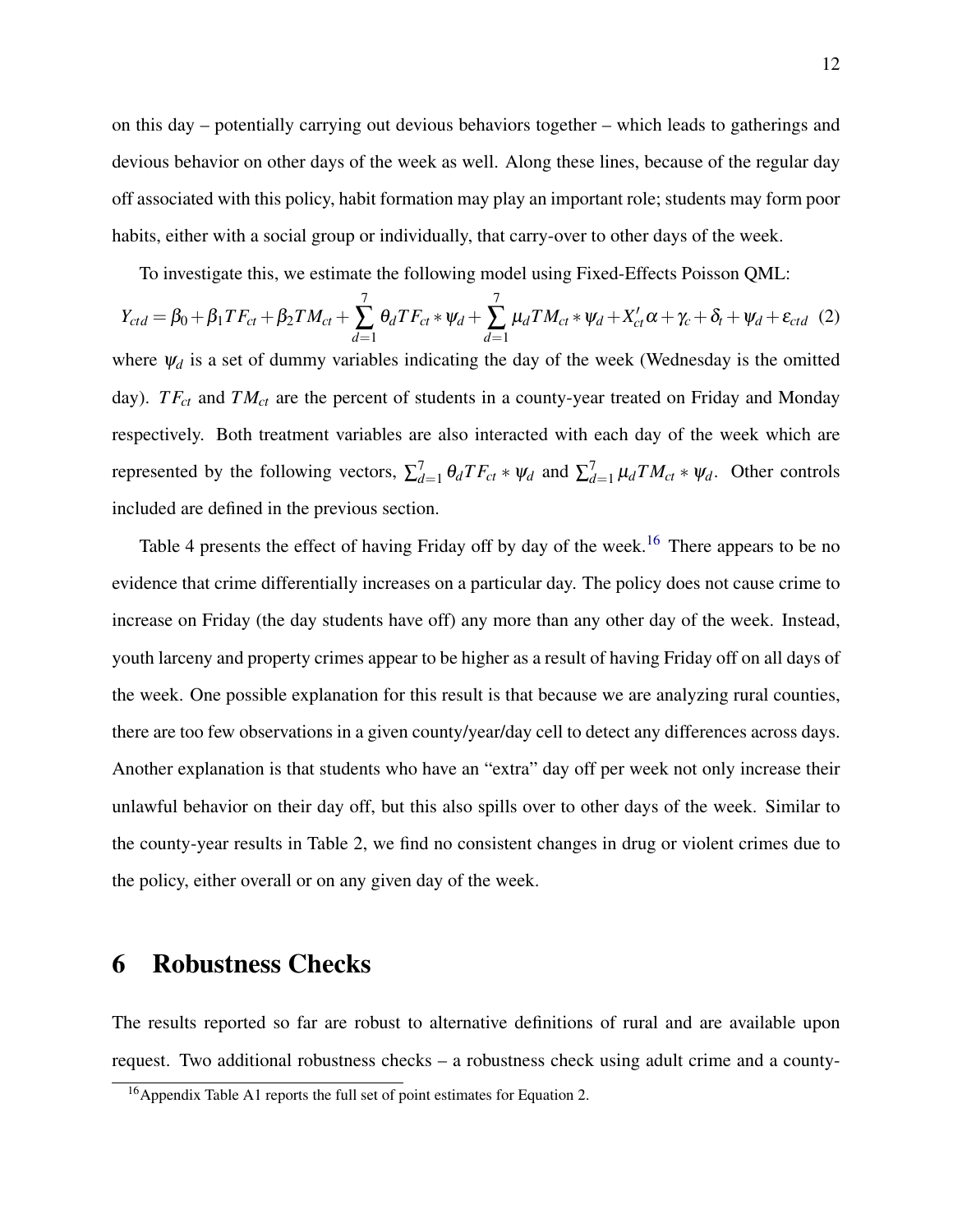year placebo test – are examined in this section.

To ensure that the treatment variable is not picking up some underlying change, such as changes in the local economy or law enforcement practices, we run identical models using adult (age 25+) crime as the outcome.<sup>[17](#page-12-0)</sup> If juvenile crime is only increasing in areas because of the treatment (the four-day week policy), then the relationship between the percent of juveniles on a four-day week in a given county-year and adult crimes should not be statistically different from zero. Table 5, which is formatted the same as Table 2, contains the results for adult arrests and adult offenses at the county-year level. Neither dataset (arrests or offenses) indicates a significant effect for adult crime, supporting the idea that a four-day school week policy is uniquely impacting juveniles and is not a proxy for other unobserved changes in the county. Table 6 reports results for adult crime by day-of-week. While there appears to be no effect of the policy on adult larceny, property crimes, or violent crimes, there is some evidence (statistically significant at the 10% level) that adult drug crimes decrease. [18](#page-12-1)

Ideally, we would like to provide a standard event study that often accompanies a differencein-difference estimation strategy as another way to check for exogeneity of the treatment. However given the structure of the policy and the availability of crime data, this setting does not lend itself to this type of analysis. First, since crime data in Colorado are only available starting in 1993, and schools started adopting the four-day week in the 1970s, we do not have a pretreatment period for a majority of the treated counties. Additionally, treatment intensity can increase over time; the share of students in a county who are treated can and does increase over the sample period for many of the counties.

Instead, as an additional sensitivity test we conduct a county level placebo analysis. Counties are randomly reassigned the percent on a four-day week (the treatment variable) of a different county. This reassignment maintains the characteristics of the treatment profile, the treatment turns on and can increase over time, but the timing of treatment has been randomly reassigned. If our

<span id="page-12-0"></span> $17$ Individuals ages 18-25 are left out of these models. Some 18 year-olds are still in high school (and are therefore in the treated population) and those just out of high school are likely to socialize with treated individuals and may be indirectly affected by treatment.

<span id="page-12-1"></span><sup>&</sup>lt;sup>18</sup>Table A2 reports the full set of estimates for adults by day-of-week.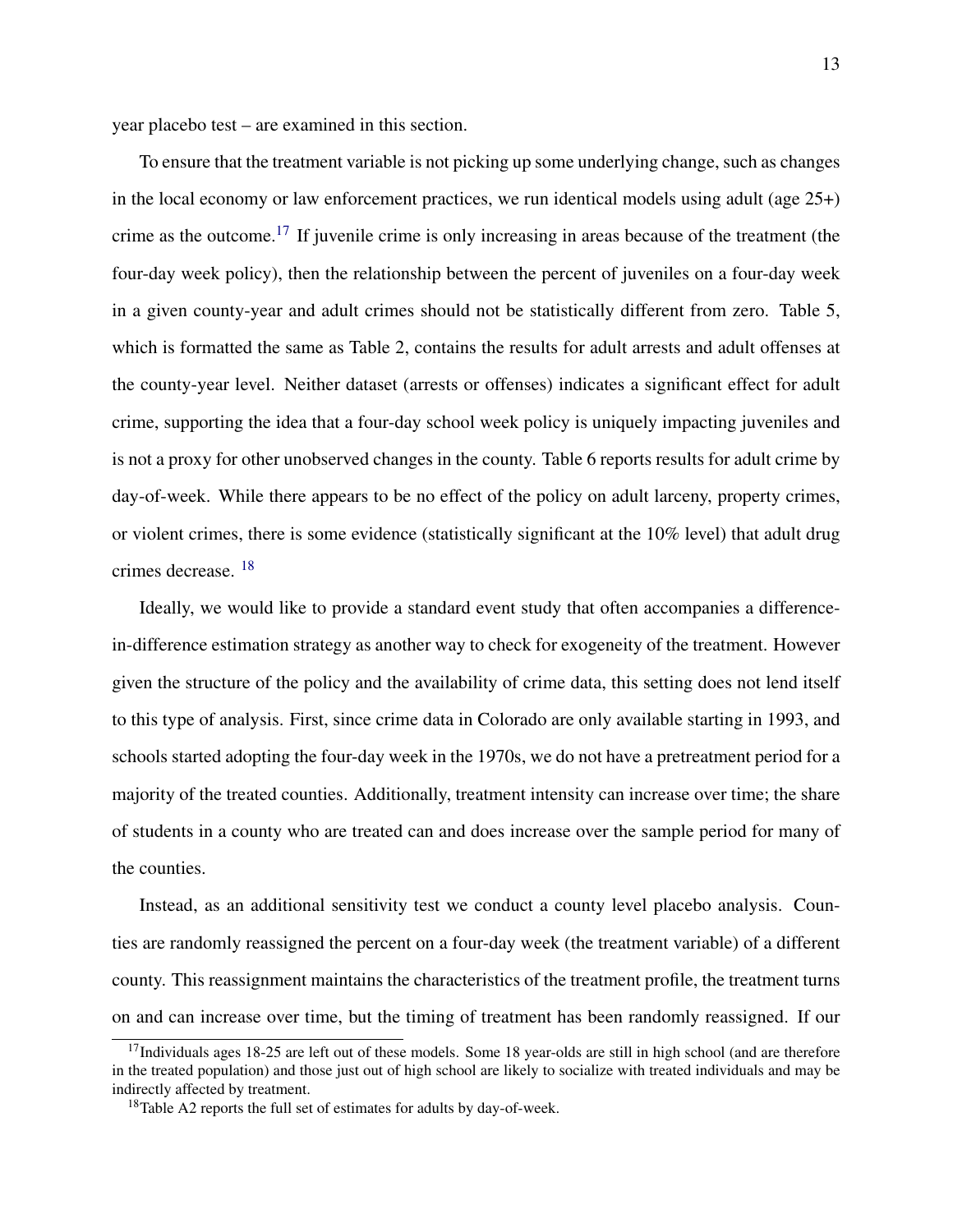main results are really capturing the effect of the policy on crime, the results for this specification should reveal no relationship between the treatment and crime outcome since the reassigned treatment does not reflect the true percent in that county-year who are treated. Figure 1 shows the distribution of the estimated coefficients of the treatment variable from estimating Equation 1 1,000 times, each time with random reassignment of the treatment profile. The actual estimate is indicated with a red dashed line. The median estimate of the effect and the associated statistics are both essentially 0, which strongly suggests our observed effect is not an artifact of the estimation strategy.

### <span id="page-13-0"></span>7 Discussion and Conclusion

In this paper we show that the implementation of the four-day school week in rural areas leads to an increase in youth property crime, particularly larceny, while drug and violent crimes appear unaffected. The property and larceny results are qualitatively similar to those found in [Jacob](#page-14-0) [and Lefgren](#page-14-0) [\(2003\)](#page-14-0) and [Luallen](#page-15-1) [\(2006\)](#page-15-1) but are somewhat larger. This difference is unsurprising given that the variation in school schedule exploited in this setting is more frequent and permanent than that in previous work, giving the treated students more "time off". Moreover, unlike the previous two studies, we do not find any effects of school on short-term violent crime. Again differences in the findings across these studies are largely attributable to differences in the settings studied. As stated by the United States Department of Justice, violent crime rates are much higher in urban areas and both [Jacob and Lefgren](#page-14-0) [\(2003\)](#page-14-0) and [Luallen](#page-15-1) [\(2006\)](#page-15-1) rely on data from more urban settings. Overall, these results are informative in that they highlight the fact that policymakers should consider the unintended consequences before implementing such a schedule.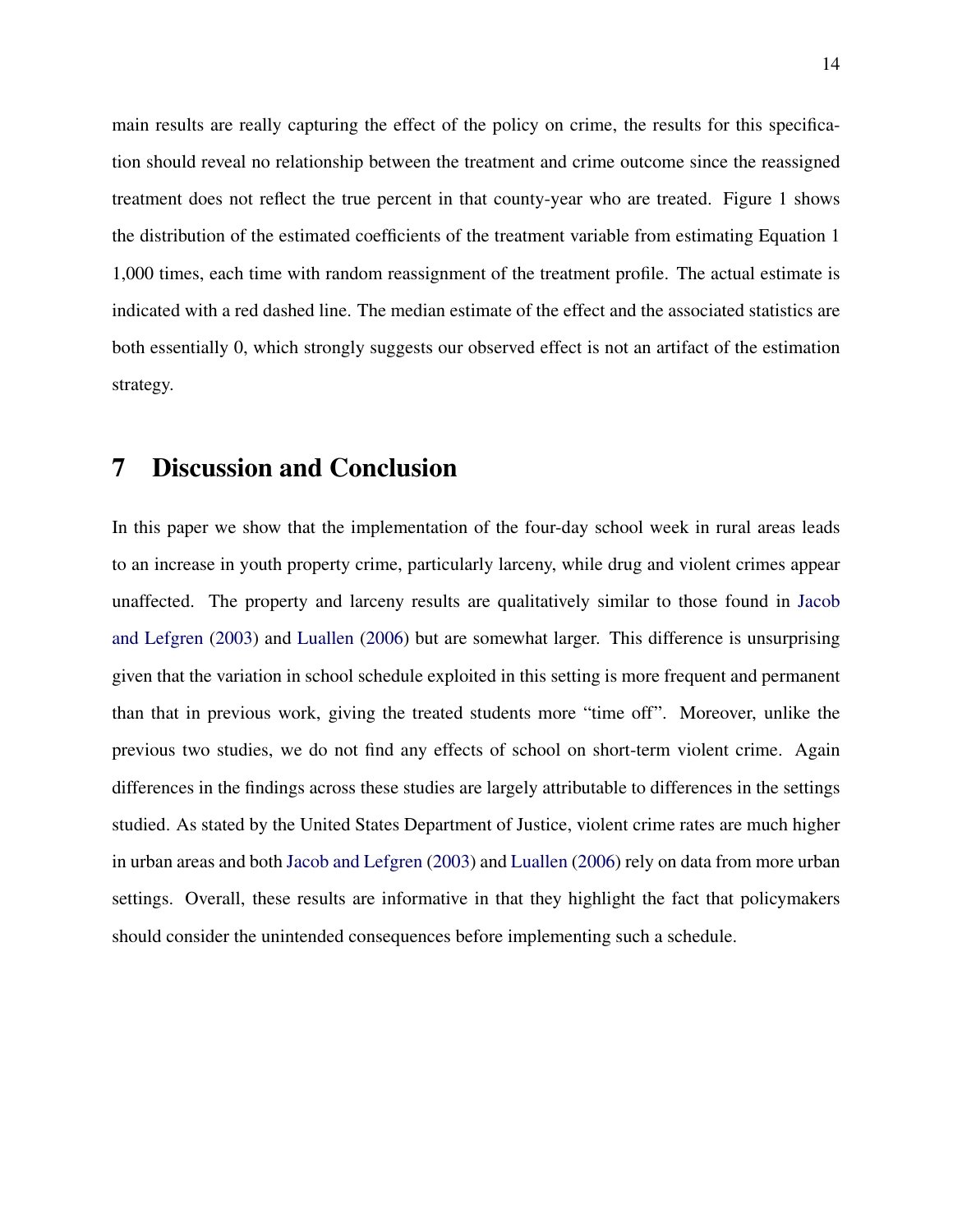### References

- <span id="page-14-1"></span>Akee, Randall Q, Timothy J Halliday, and Sally Kwak, "Investigating the Effects of Furloughing Public School Teachers on Juvenile Crime in Hawaii," *Economics of Education Review*, 2014, *42*, 1–11.
- <span id="page-14-6"></span>Anderson, D Mark, "In school and out of trouble? The minimum dropout age and juvenile crime," *Review of Economics and Statistics*, 2014, *96* (2), 318–331.
- <span id="page-14-10"></span>Anderson, Mark and Mary Beth Walker, "Does Shortening the School Week Impact Student Performance? Evidence from the Four-Day School Week," *Education Finance and Policy*, 2014.
- <span id="page-14-4"></span>Berthelon, Matias E and Diana I Kruger, "Risky behavior among youth: Incapacitation effects of school on adolescent motherhood and crime in Chile," *Journal of Public Economics*, 2011, *95* (1), 41–53.
- <span id="page-14-7"></span>Cross, Amanda Brown, Denise C Gottfredson, Denise M Wilson, Melissa Rorie, and Nadine Connell, "The impact of after-school programs on the routine activities of middle-school students: Results from a randomized, controlled trial\*," *Criminology & Public Policy*, 2009, *8* (2), 391–412.
- <span id="page-14-14"></span>Donis-Keller, Christine and David L Silvernail, *Research brief: A review of the evidence on the four-day school week*, Center for Education Policy, Applied Research and Evaluation, University of Southern Maine, 2009.
- <span id="page-14-8"></span>Grau, Elnabeth and Michael F Shaughnessy, "The Four Day School Week: An Investigation and Analysis," 1987.
- <span id="page-14-9"></span>Griffith, Michael, "What Savings Are Produced by Moving to a Four-Day School Week?," *Education Commission of the States (NJ3)*, 2011.
- <span id="page-14-13"></span>Hausman, Jerry A, Bronwyn H Hall, and Zvi Griliches, "Econometric models for count data with an application to the patents-R&D relationship," 1984.
- <span id="page-14-12"></span>Herring, Chris, "School's New Math: The Four-Day Week," *Wall Street Journal*, 2010.
- <span id="page-14-0"></span>Jacob, Brian A and Lars Lefgren, "Are Idle Hands the Devil's Workshop? Incapacitation, Concentration, and Juvenile Crime," *American Economic Review*, 2003, *93* (5), 1560–1577.
- <span id="page-14-11"></span>Kingsbury, Kathleen, "Four-Day School Weeks," *TIMES*, 2008.
- <span id="page-14-2"></span>Lochner, Lance, "Education, Work, and Crime: A Human Capital Approach\*," *International Economic Review*, 2004, *45* (3), 811–843.
- <span id="page-14-5"></span>, "Education policy and crime," in "Controlling crime: strategies and tradeoffs," University of Chicago Press, 2010, pp. 465–515.
- <span id="page-14-3"></span>and Enrico Moretti, "The Effect of Education on Crime: Evidence from Prison Inmates, Arrests, and Self-Reports," *The American Economic Review*, 2004, *94* (1), 155–189.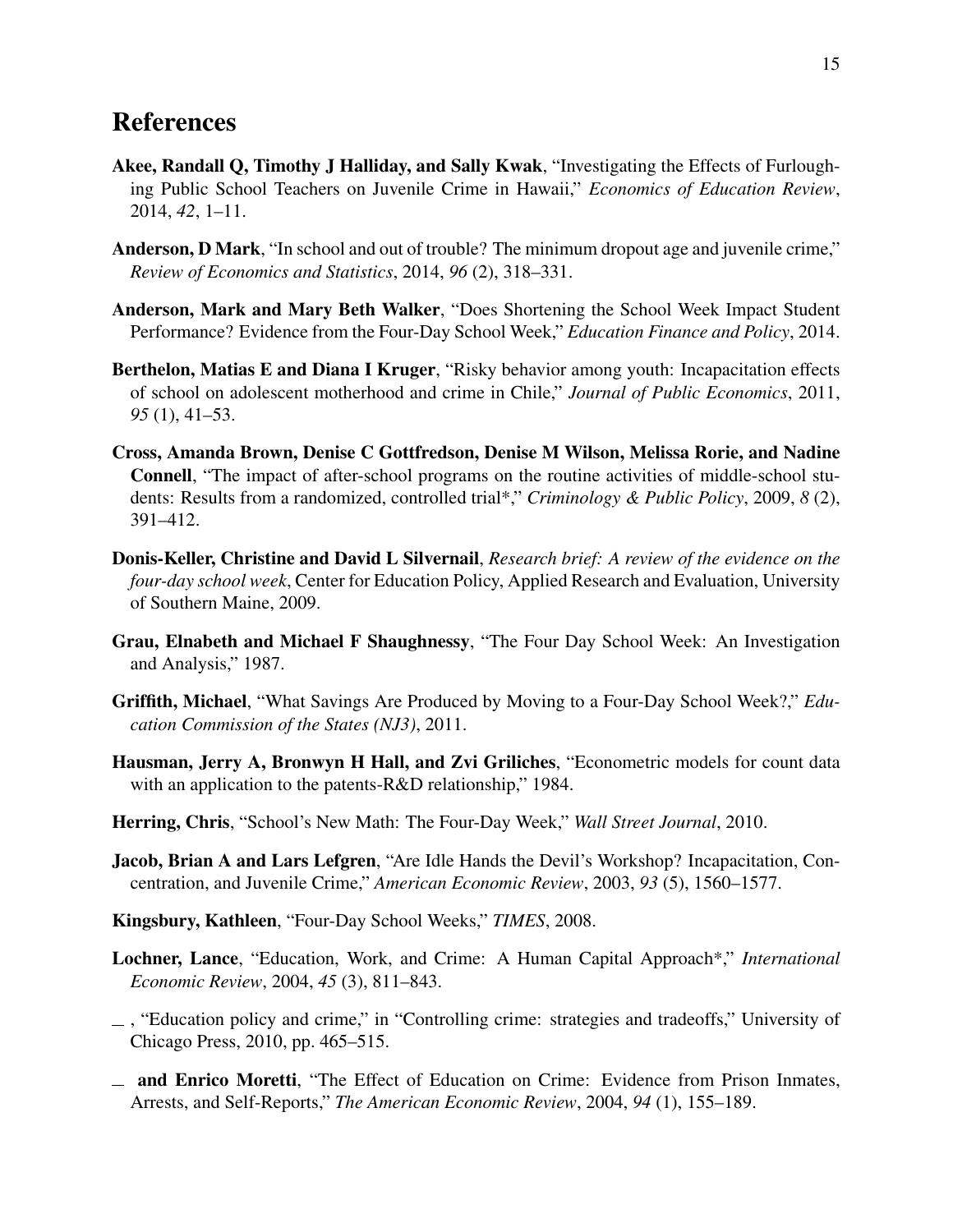- <span id="page-15-1"></span>Luallen, Jeremy, "School's out... forever: A study of juvenile crime, at-risk youths and teacher strikes," *Journal of urban economics*, 2006, *59* (1), 75–103.
- <span id="page-15-3"></span>Osgood, D Wayne, "Poisson-based regression analysis of aggregate crime rates," *Journal of quantitative criminology*, 2000, *16* (1), 21–43.
- <span id="page-15-2"></span>Rodríguez-Planas, Núria, "School and drugs: Closing the gap-Evidence from a randomized trial in the US," Technical Report, Discussion Paper series, Forschungsinstitut zur Zukunft der Arbeit 2012.
- <span id="page-15-0"></span>Snyder, Howard N and Melissa Sickmund, "Juvenile offenders and victims: 2006 national report.," *Office of juvenile justice and delinquency prevention*, 2006.
- <span id="page-15-4"></span>Wooldridge, Jeffrey M, "Distribution-free estimation of some nonlinear panel data models," *Journal of Econometrics*, 1999, *90* (1), 77–97.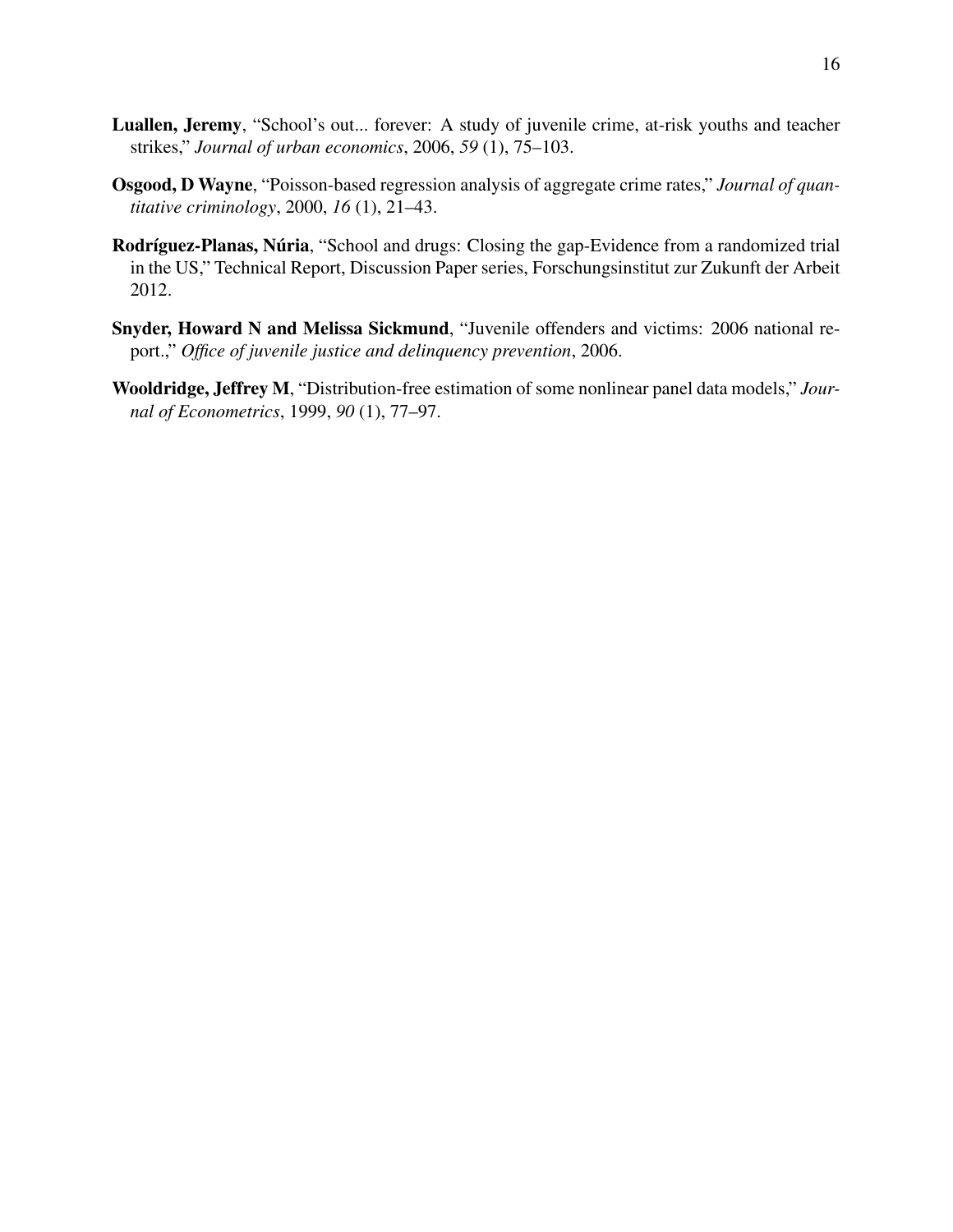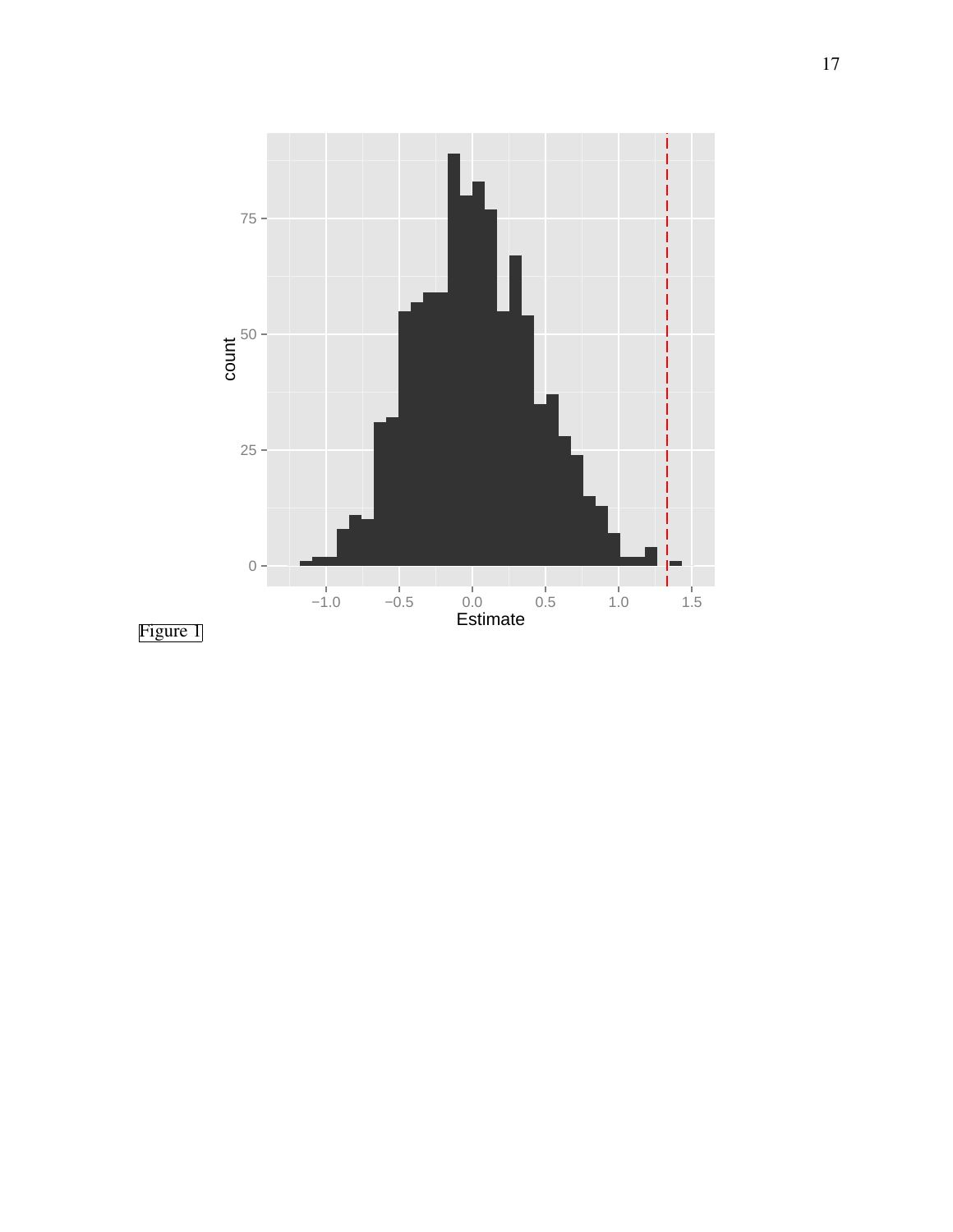|                                                        | <b>Arrest Data</b>                                 | <b>NIBRS</b> Data (Offenses)                       |
|--------------------------------------------------------|----------------------------------------------------|----------------------------------------------------|
|                                                        |                                                    |                                                    |
| Percent of Students on 4-Day Week                      | 0.23                                               | 0.21                                               |
|                                                        | (0.37)                                             | (0.35)                                             |
| Percent of Schools on 4-Day Week                       | 0.28                                               | 0.26                                               |
|                                                        | (0.36)                                             | (0.35)                                             |
| Percent w/ 1+ School on 4-Day                          | 0.68                                               | 0.67                                               |
|                                                        | (0.47)                                             | (0.47)                                             |
| Percent Treated: 0.01 -49 %                            | 0.31                                               | 0.34                                               |
|                                                        | (0.46)                                             | (0.47)                                             |
| Percent Treated: 50 - 99%                              | 0.05                                               | 0.04                                               |
|                                                        | (0.23)                                             | (0.19)                                             |
| Percent Fully Treated                                  | 0.15                                               | 0.13                                               |
|                                                        | (0.36)                                             | (0.34)                                             |
| Percent with Friday Off                                | 0.21                                               | 0.18                                               |
|                                                        | (0.36)                                             | (0.33)                                             |
| Percent with Monday Off                                | 0.03                                               | 0.03                                               |
|                                                        | (0.11)                                             | (0.13)                                             |
| Juv. Larceny Crime per 1,000                           | 0.89                                               | 1.46                                               |
|                                                        | (1.14)                                             | (2.77)                                             |
| Juv. Drug Crime per 1,000                              | 0.30                                               | 0.76                                               |
|                                                        | (0.41)                                             | (1.30)                                             |
| Juv. Property Crime per 1,000                          | 1.21                                               | 3.25                                               |
|                                                        | (1.40)                                             | (5.37)                                             |
| Juv. Violent Crime per 1,000                           | 0.14                                               | 0.97                                               |
|                                                        | (0.26)                                             | (1.50)                                             |
| Adult Larceny Crime per 1,000                          | 1.86                                               | 2.12                                               |
|                                                        | (1.72)                                             | (3.00)                                             |
| Adult Drug Crime per 1,000                             | 1.81                                               | 1.83                                               |
|                                                        | (1.83)                                             | (2.17)                                             |
| Adult Property Crime per 1,000                         | 2.51                                               | 4.69                                               |
|                                                        | (2.07)                                             | (5.30)                                             |
| Adult Violent Crime per 1,000                          | 1.10                                               | 3.16                                               |
|                                                        | (0.93)                                             | (2.90)                                             |
| Population                                             | 13,213                                             | 14,701                                             |
|                                                        | (12, 403)<br>4.84                                  | (13, 492)                                          |
| <b>Unemployment Rate</b>                               |                                                    | 4.68                                               |
| Percent Free Lunch                                     | (2.24)<br>0.28                                     | (1.93)<br>0.28                                     |
|                                                        |                                                    |                                                    |
|                                                        |                                                    |                                                    |
|                                                        |                                                    |                                                    |
|                                                        |                                                    |                                                    |
|                                                        |                                                    |                                                    |
|                                                        |                                                    |                                                    |
| Percent White<br>Student/Teacher Ratio<br>Observations | (0.15)<br>0.75<br>(0.18)<br>13.70<br>(2.63)<br>799 | (0.15)<br>0.74<br>(0.18)<br>13.58<br>(2.61)<br>534 |

Table 1: Summary Statistics by County-Year

Notes: The arrest data is from 1993-2009 and the NIBRS (offense) data is from 1996-2009. An observation is a county-year. In general the offense data is a superset of the arrest data. However, the adult offense data is defined as ages 25+ and the adult arrest data includes those 18 and older. Standard deviations are reported in parenthesis.

 $\ddot{\phantom{1}}$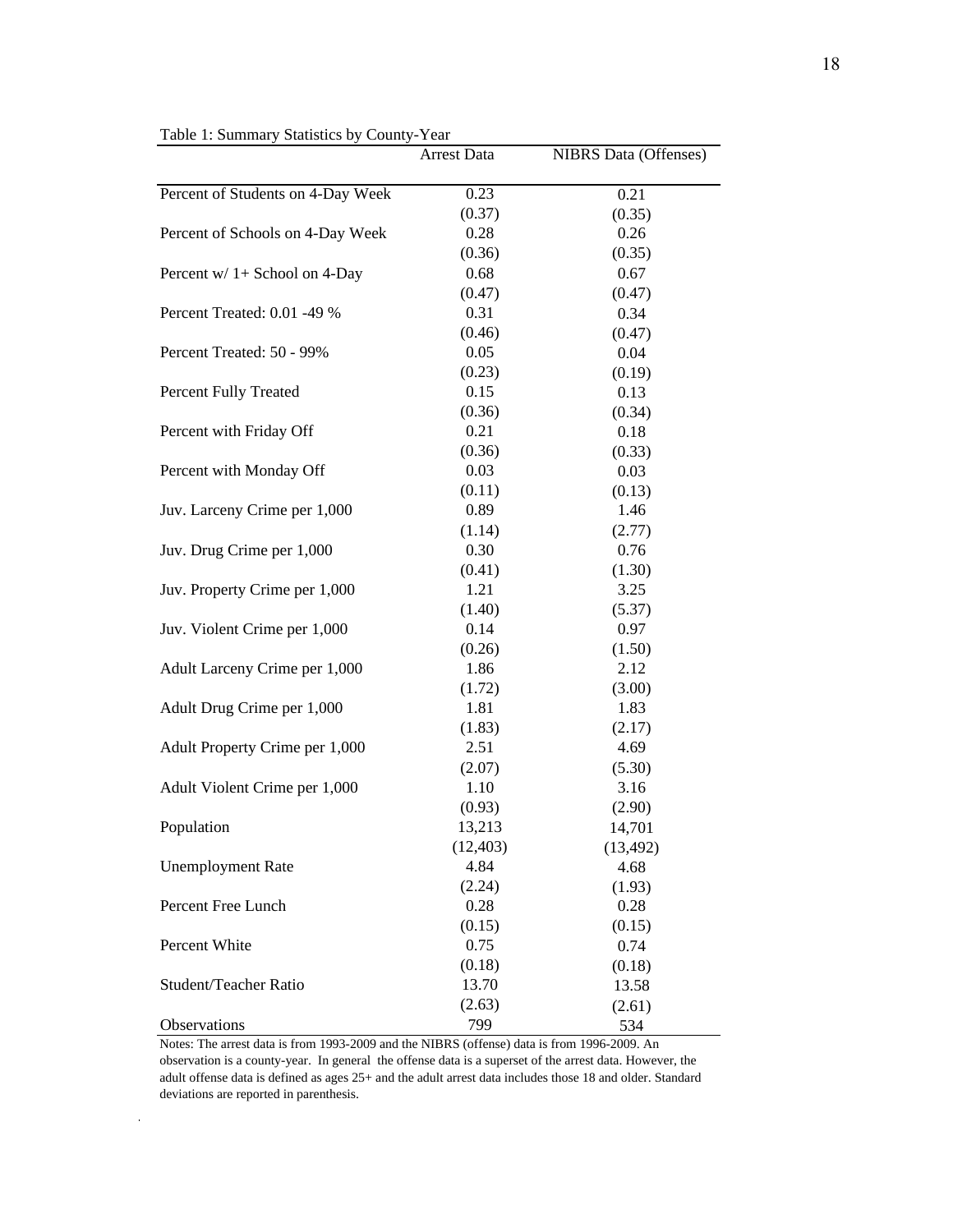|                             |             | Larceny      |             | Property     |            | Drug         |           | Violent      |  |
|-----------------------------|-------------|--------------|-------------|--------------|------------|--------------|-----------|--------------|--|
|                             | Arrests     | <b>NIBRS</b> | Arrests     | <b>NIBRS</b> | Arrests    | <b>NIBRS</b> | Arrests   | <b>NIBRS</b> |  |
|                             | (1)         | (2)          | (3)         | (4)          | (5)        | (6)          | (7)       | (8)          |  |
| Panel A                     |             |              |             |              |            |              |           |              |  |
| Percent Students 4-Day Week | $0.728***$  | $0.765**$    | $0.729***$  | $0.619**$    | $-0.234$   | $-0.878*$    | 1.057     | 0.239        |  |
|                             | (0.256)     | (0.342)      | (0.217)     | (0.242)      | (0.526)    | (0.501)      | (0.666)   | (0.838)      |  |
| <b>Umemployment Rate</b>    | $-0.063$    | $-0.0788**$  | $-0.034$    | $-0.0455$    | 0.010      | $-0.00301$   | 0.015     | 0.0446       |  |
|                             | (0.039)     | (0.035)      | (0.035)     | (0.034)      | (0.047)    | (0.048)      | (0.059)   | (0.063)      |  |
| Percent on Free Lunch       | (0.762)     | $-0.386$     | (0.923)     | $-0.523$     | $-1.883**$ | $-2.296**$   | $4.602**$ | $4.045*$     |  |
|                             | (0.847)     | (1.143)      | (0.708)     | (0.824)      | (0.948)    | (1.106)      | (2.176)   | (2.111)      |  |
| Percent White               | $-1.511***$ | $-2.583***$  | $-1.790***$ | $-2.871***$  | $-0.497$   | $-1.08$      | $-0.950$  | $-1.895$     |  |
|                             | (0.586)     | (0.505)      | (0.604)     | (0.479)      | (0.850)    | (0.878)      | (2.530)   | (2.056)      |  |
| Student/Teacher Ratio       | $0.066*$    | $0.101**$    | 0.039       | 0.0598       | $-0.027$   | $-0.0805$    | 0.048     | 0.029        |  |
|                             | (0.037)     | (0.049)      | (0.033)     | (0.045)      | (0.053)    | (0.054)      | (0.070)   | (0.086)      |  |
| <b>Panel B</b>              |             |              |             |              |            |              |           |              |  |
| Percent Schools 4-Day Week  | $0.531**$   | 0.654        | $0.523**$   | $0.618**$    | 0.050      | $-0.195$     | 1.010     | 0.137        |  |
|                             | (0.266)     | (0.419)      | (0.230)     | (0.288)      | (0.368)    | (0.415)      | (0.697)   | (0.909)      |  |
| <b>Umemployment Rate</b>    | $-0.061$    | $-0.0819**$  | $-0.032$    | $-0.0462$    | 0.012      | $-0.00357$   | 0.022     | 0.045        |  |
|                             | (0.038)     | (0.034)      | (0.035)     | (0.033)      | (0.047)    | (0.048)      | (0.057)   | (0.060)      |  |
| Percent on Free Lunch       | $-0.827$    | 0.117        | $-1.022$    | $-0.12$      | $-2.504**$ | $-2.169*$    | 5.318**   | 3.863        |  |
|                             | (1.066)     | (1.177)      | (0.918)     | (1.072)      | (1.032)    | (1.276)      | (2.387)   | (2.831)      |  |
| Percent White               | $-1.222$    | $-1.197$     | $-1.562$    | $-1.868$     | $-1.843$   | $-1.414$     | 1.010     | $-2.046$     |  |
|                             | (1.254)     | (1.410)      | (1.222)     | (1.378)      | (1.345)    | (1.414)      | (2.972)   | (3.534)      |  |
| Student/Teacher Ratio       | $0.069*$    | $0.0942**$   | 0.043       | 0.0568       | $-0.010$   | $-0.08$      | 0.027     | 0.0342       |  |
|                             | (0.037)     | (0.043)      | (0.033)     | (0.038)      | (0.051)    | (0.053)      | (0.070)   | (0.083)      |  |
| <b>County Controls</b>      | X           | X            | X           | X            | X          | X            | X         | X            |  |
| County & Year FEs           | X           | X            | X           | X            | X          | X            | X         | X            |  |
| No. Counties                | 46          | 39           | 47          | 43           | 41         | 39           | 45        | 42           |  |
| Observations                | 763         | 486          | 780         | 525          | 650        | 483          | 757       | 518          |  |

Notes: The estimation sample is restircted to only rural areas (those counties outside of an MSA). There are 47 rural counties but due to the fact that some counites have 0 reported crime for the timerperiod, fixed effects are collinear and thus those observations are dropped. The outcome is a count of crimes per county-year. Even columns report results using the arrest data from the Colorado DPS, odd columns report results using the NIBRS data. \* p<0.1, \*\* p<0.05, \*\*\* p<0.01. Standard errors are clustered by county and are reported in parentheses. Each column also includes total county population as the exposure variable with coefficient constrained to be one.

 $\sim$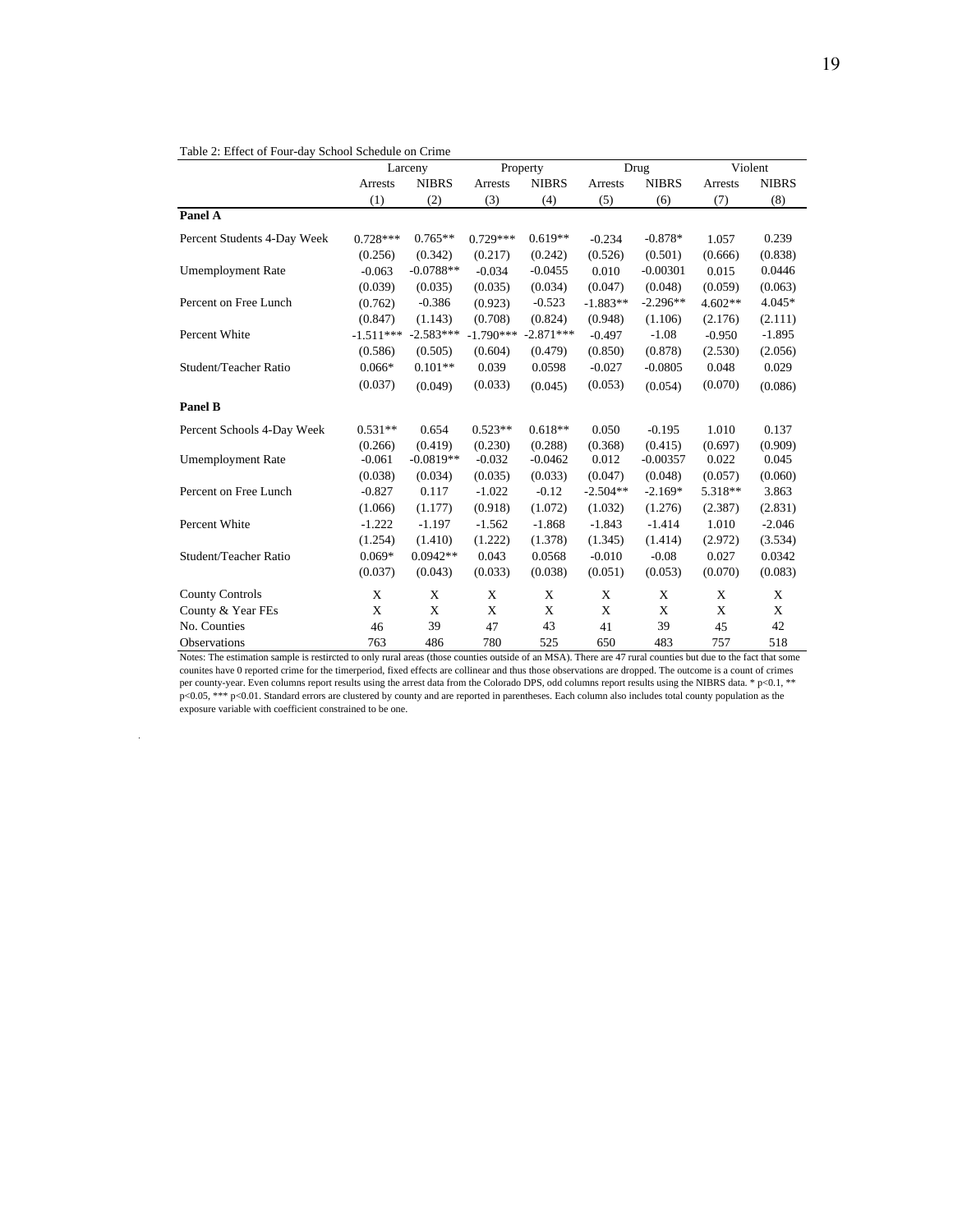|                     | Larceny  |         | Property |          |         | Drug            |          |         | Violent |                  |         |                 |
|---------------------|----------|---------|----------|----------|---------|-----------------|----------|---------|---------|------------------|---------|-----------------|
|                     | No Treat | Off Fri | Off Mon  | No Treat |         | Off Fri Off Mon | No Treat | Off Fri |         | Off Mon No Treat |         | Off Fri Off Mon |
|                     |          |         |          |          |         |                 |          |         |         |                  |         |                 |
| Overall Crime       | 0.19     | 0.14    | 0.14     | 0.40     | 0.29    | 0.32            | 0.12     | 0.08    | 0.06    | 0.12             | 0.11    | 0.10            |
|                     | (0.519)  | (0.299) | (0.333)  | (0.898)  | (0.551) | (0.542)         | (0.372)  | (0.247) | (0.128) | (0.320)          | (0.220) | (0.203)         |
| <b>Observations</b> | 1,688    | 1,094   | 440      | 1,688    | 1,094   | 440             | 1,688    | 1,094   | 440     | 1,688            | 1,094   | 440             |
| Monday              | 0.22     | 0.12    | 0.11     | 0.45     | 0.24    | 0.26            | 0.09     | 0.07    | 0.05    | 0.11             | 0.10    | 0.11            |
|                     | (0.689)  | (0.219) | (0.242)  | (0.998)  | (0.414) | (0.457)         | (0.221)  | (0.158) | (0.109) | (0.311)          | (0.143) | (0.178)         |
| Tuesday             | 0.21     | 0.16    | 0.15     | 0.37     | 0.30    | 0.36            | 0.14     | 0.09    | 0.06    | 0.15             | 0.14    | 0.095           |
|                     | (0.819)  | (0.341) | (0.354)  | (0.941)  | (0.545) | (0.651)         | (0.475)  | (0.164) | (0.117) | (0.347)          | (0.263) | (0.179)         |
| Wednesday           | 0.20     | 0.14    | 0.16     | 0.40     | 0.27    | 0.29            | 0.12     | 0.11    | 0.08    | 0.12             | 0.11    | 0.10            |
|                     | (0.431)  | (0.278) | (0.394)  | (0.793)  | (0.442) | (0.529)         | (0.361)  | (0.343) | (0.164) | (0.278)          | (0.252) | (0.153)         |
| Thursday            | 0.18     | 0.11    | 0.14     | 0.33     | 0.27    | 0.29            | 0.11     | 0.08    | 0.07    | 0.13             | 0.13    | 0.10            |
|                     | (0.409)  | (0.194) | (0.291)  | (0.568)  | (0.449) | (0.495)         | (0.312)  | (0.177) | (0.143) | (0.407)          | (0.235) | (0.214)         |
| Friday              | 0.22     | 0.18    | 0.19     | 0.52     | 0.34    | 0.46            | 0.17     | 0.07    | 0.05    | 0.18             | 0.13    | 0.09            |
|                     | (0.420)  | (0.355) | (0.440)  | (1.398)  | (0.711) | (0.639)         | (0.563)  | (0.126) | (0.093) | (0.412)          | (0.265) | (0.162)         |
| Saturday            | 0.17     | 0.16    | 0.11     | 0.39     | 0.33    | 0.29            | 0.10     | 0.11    | 0.05    | 0.08             | 0.10    | 0.09            |
|                     | (0.340)  | (0.405) | (0.299)  | (0.672)  | (0.671) | (0.483)         | (0.293)  | (0.387) | (0.168) | (0.222)          | (0.187) | (0.216)         |
| Sunday              | 0.13     | 0.09    | 0.11     | 0.32     | 0.27    | 0.26            | 0.06     | 0.06    | 0.02    | 0.07             | 0.09    | 0.10            |
|                     | (0.320)  | (0.229) | (0.277)  | (0.618)  | (0.552) | (0.496)         | (0.243)  | (0.241) | (0.052) | (0.185)          | (0.160) | (0.292)         |

Table 3: Summary Stats by Day-of-Week (NIBRS Offense Data)

Notes: The sample is restircted to only rural areas (those counties outside of an MSA). Crime is reported as offenses per 1,000 population. We exclude summer months. Standard deviations are reprted in parenthesis.

 $\epsilon$ 

l,

Table 4: Effect of Four-Day School Schedule on Crime by Day-of-Week

|                                   | Larceny    | Property   | Drug     | Violent |
|-----------------------------------|------------|------------|----------|---------|
|                                   | (1)        | (2)        | (3)      | (4)     |
| Effect of Friday off -- Monday    | $0.870**$  | $0.799***$ | $-0.824$ | 0.541   |
|                                   | (0.346)    | (0.222)    | (0.549)  | (0.797) |
| Effect of Friday off -- Tuesday   | $0.864**$  | $0.842***$ | $-0.805$ | 0.625   |
|                                   | (0.347)    | (0.224)    | (0.559)  | (0.796) |
| Effect of Friday off -- Wednesday | $0.917***$ | $0.854***$ | $-0.867$ | 0.626   |
|                                   | (0.314)    | (0.215)    | (0.555)  | (0.814) |
| Effect of Friday off -- Thursday  | $0.893***$ | $0.876***$ | $-0.807$ | 0.602   |
|                                   | (0.345)    | (0.224)    | (0.561)  | (0.794) |
| Effect of Friday off -- Friday    | $0.865***$ | $0.819***$ | $-0.841$ | 0.508   |
|                                   | (0.310)    | (0.219)    | (0.557)  | (0.816) |
| Effect of Friday off -- Saturday  | $0.876**$  | $0.847***$ | $-0.805$ | 0.615   |
|                                   | (0.347)    | (0.224)    | (0.557)  | (0.806) |
| Effect of Friday off -- Sunday    | $0.900***$ | $0.847***$ | $-0.854$ | 0.556   |
|                                   | (0.316)    | (0.217)    | (0.557)  | (0.802) |
| Time Varying County Charact.      | X          | X          | X        | X       |
| County & Year Fixed Effects       | X          | X          | X        | X       |
| Observations                      | 3,216      | 3,414      | 3,222    | 3,369   |

Notes: The estimation sample is restricted to only rural areas (those counties outside of an MSA). The outcome is a count of crimes by day-of-the-week and comes from the NIBRS dataset. \* p<0.1, \*\* p<0.05, \*\*\* p<0.01. Standard errors are clustered by county and are reported in parentheses. Each column also includes total county population as the exposure variable with coefficient constrained to be one.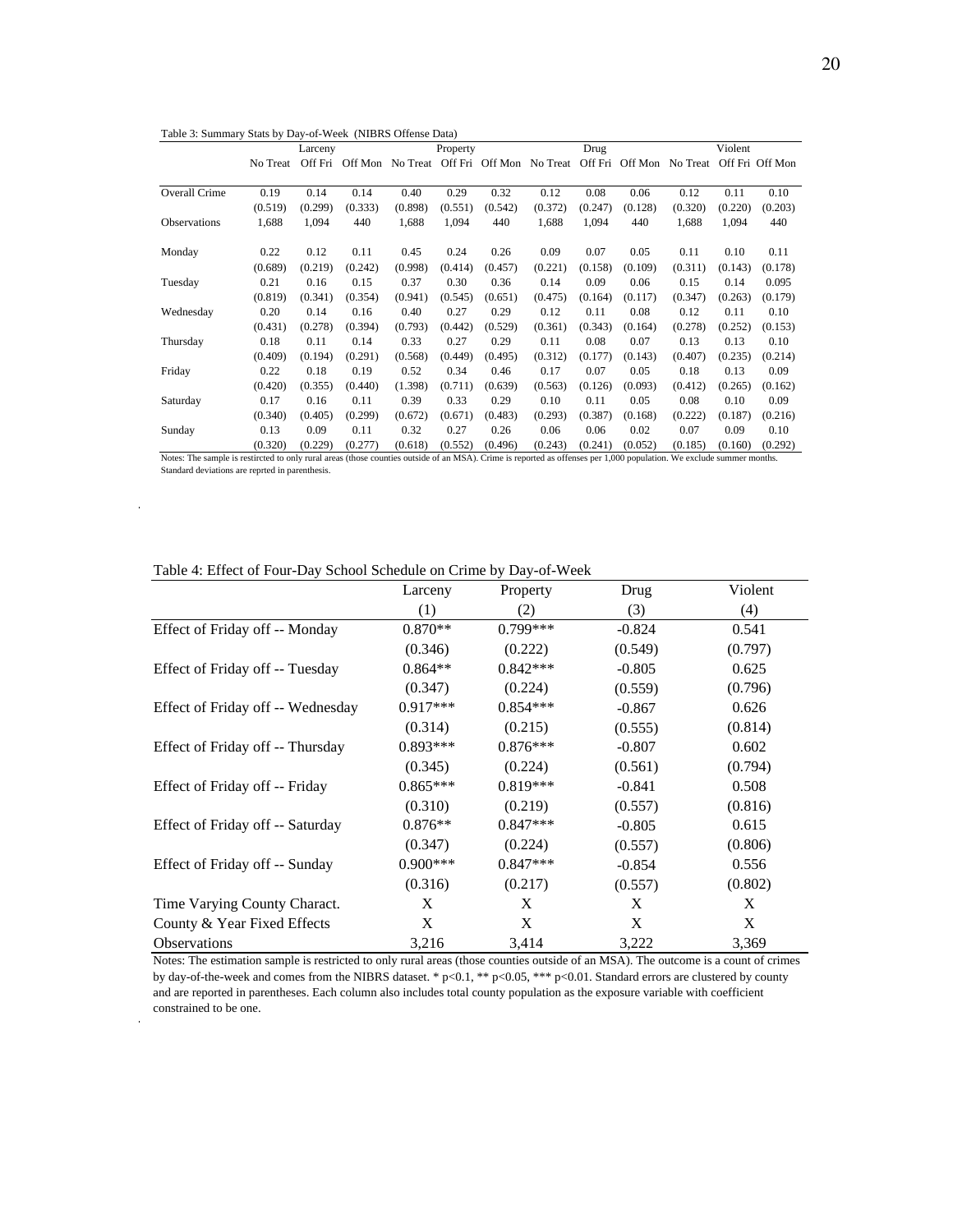|                             |                | Larceny      |          | Property     | Drug     |              |
|-----------------------------|----------------|--------------|----------|--------------|----------|--------------|
|                             | <b>Arrests</b> | <b>NIBRS</b> | Arrests  | <b>NIBRS</b> | Arrests  | <b>NIBRS</b> |
|                             | (1)            | (2)          | (3)      | (4)          | (5)      | (6)          |
| Panel A                     |                |              |          |              |          |              |
| Percent Students 4-Day Week | 0.122          | $-0.199$     | 0.057    | $-0.223$     | $-0.238$ | $-0.544$     |
|                             | (0.162)        | (0.273)      | (0.158)  | (0.250)      | (0.468)  | (0.428)      |
| <b>Umemployment Rate</b>    | $-0.026$       | $-0.0446$    | $-0.041$ | $-0.0447$    | $-0.026$ | $-0.0398$    |
|                             | (0.037)        | (0.037)      | (0.036)  | (0.034)      | (0.045)  | (0.045)      |
| Percent on Free Lunch       | $-0.678$       | $-1.42$      | $-0.648$ | $-1.376$     | $-0.136$ | $-0.178$     |
|                             | (1.045)        | (1.425)      | (1.006)  | (1.289)      | (1.025)  | (1.094)      |
| Percent White               | 1.210*         | 0.24         | 0.668    | $-0.0416$    | 1.728*   | 1.006        |
|                             | (0.663)        | (0.818)      | (0.674)  | (0.822)      | (0.888)  | (0.670)      |
| Student/Teacher Ratio       | $-0.001$       | $-0.0137$    | 0.001    | $-0.0309$    | 0.015    | $-0.0246$    |
|                             | (0.031)        | (0.042)      | (0.028)  | (0.037)      | (0.030)  | (0.036)      |
| Panel B                     |                |              |          |              |          |              |
| Percent Schools 4-Day Week  | 0.164          | $-0.272$     | 0.103    | $-0.245$     | $-0.307$ | $-0.288$     |
|                             | (0.224)        | (0.372)      | (0.203)  | (0.311)      | (0.383)  | (0.311)      |
| <b>Umemployment Rate</b>    | $-0.025$       | $-0.044$     | $-0.040$ | $-0.0447$    | $-0.024$ | $-0.0378$    |
|                             | (0.037)        | (0.038)      | (0.036)  | (0.035)      | (0.045)  | (0.045)      |
| Percent on Free Lunch       | $-0.577$       | $-0.635$     | $-0.335$ | $-0.759$     | $-1.099$ | $-0.722$     |
|                             | (1.391)        | (1.728)      | (1.296)  | (1.594)      | (1.229)  | (1.427)      |
| Percent White               | 1.431          | 1.728        | 1.224    | 1.085        | $-0.255$ | $-0.383$     |
|                             | (1.340)        | (1.536)      | (1.231)  | (1.486)      | (1.388)  | (1.584)      |
| Student/Teacher Ratio       | $-0.001$       | $-0.0331$    | $-0.003$ | $-0.0455$    | 0.029    | $-0.012$     |
|                             | (0.028)        | (0.035)      | (0.026)  | (0.031)      | (0.030)  | (0.034)      |
| <b>County Controls</b>      | X              | X            | X        | X            | X        | X            |
| County & Year FEs           | X              | X            | X        | X            | X        | X            |
| No. Counties                | 47             | 44           | 47       | 44           | 47       | 44           |
| Observations                | 780            | 534          | 780      | 534          | 780      | 534          |

Notes: The estimation sample is restircted to only rural areas (those counties outside of an MSA). There are 47 rural counties but counites have 0 reported crime for the timerperiod, fixed effects are collinear and thus those observations are dropped. The outco county-year. Even columns report results using the arrest data from the Colorado DPS, odd columns report results using the NIB p<0.05, \*\*\* p<0.01. Standard errors are clustered by county and are reported in parentheses. Each column also includes total cou exposure variable with coefficient constrained to be one.

 $\overline{\phantom{a}}$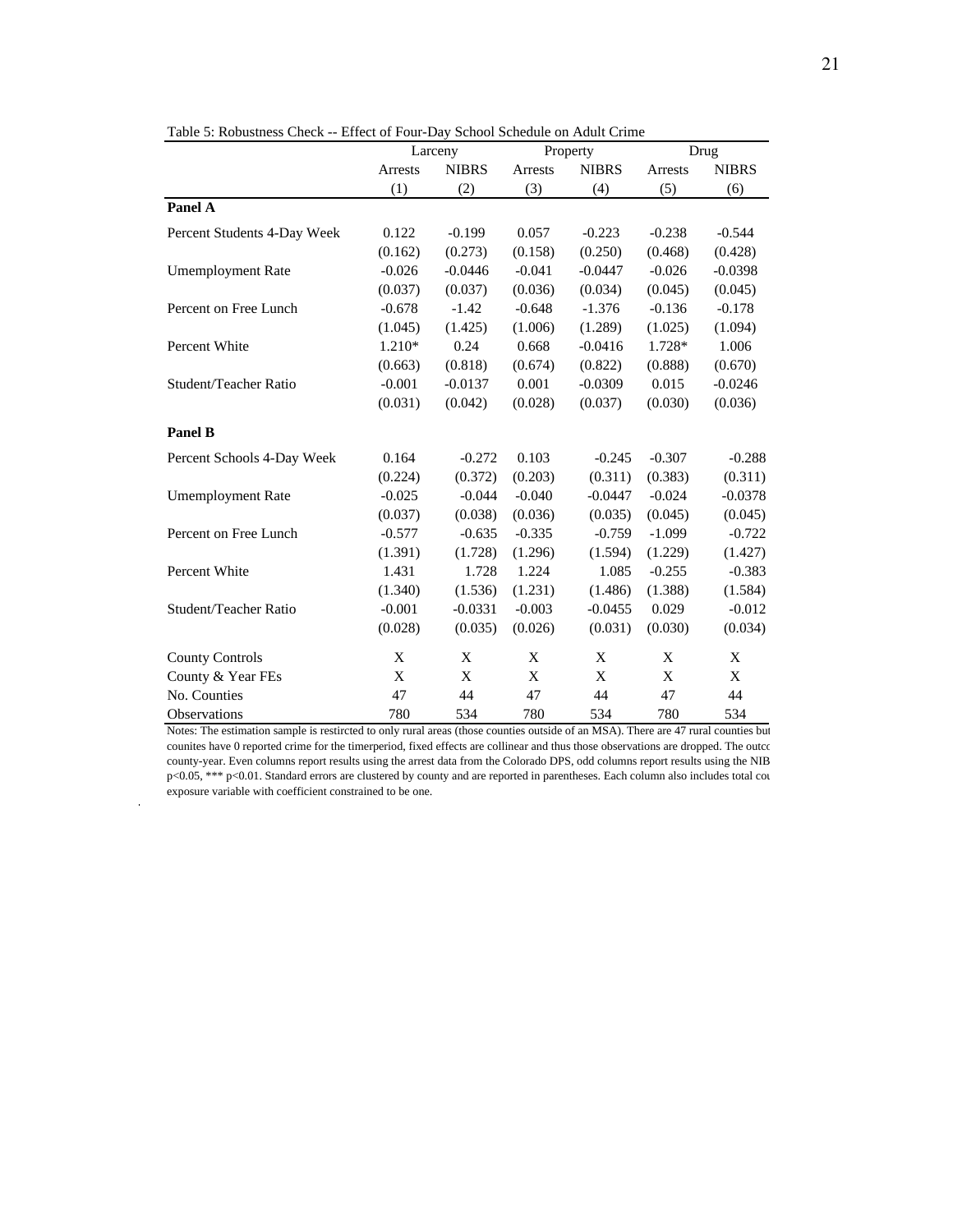|                                   | Larceny | Property | Drug      | Violent  |
|-----------------------------------|---------|----------|-----------|----------|
|                                   | (1)     | (2)      | (3)       | (4)      |
| Effect of Friday off -- Monday    | 0.041   | $-0.074$ | $-0.777*$ | $-0.035$ |
|                                   | (0.261) | (0.246)  | (0.439)   | (0.413)  |
| Effect of Friday off -- Tuesday   | 0.073   | $-0.050$ | $-0.797*$ | 0.006    |
|                                   | (0.259) | (0.244)  | (0.445)   | (0.415)  |
| Effect of Friday off -- Wednesday | 0.081   | $-0.053$ | $-0.735*$ | 0.027    |
|                                   | (0.257) | (0.243)  | (0.434)   | (0.401)  |
| Effect of Friday off -- Thursday  | 0.092   | $-0.024$ | $-0.767*$ | 0.032    |
|                                   | (0.259) | (0.245)  | (0.445)   | (0.416)  |
| Effect of Friday off -- Friday    | 0.048   | $-0.088$ | $-0.804*$ | 0.054    |
|                                   | (0.275) | (0.259)  | (0.437)   | (0.407)  |
| Effect of Friday off -- Saturday  | 0.066   | $-0.059$ | $-0.754*$ | 0.005    |
|                                   | (0.258) | (0.245)  | (0.444)   | (0.418)  |
| Effect of Friday off -- Sunday    | 0.053   | $-0.082$ | $-0.802*$ | $-0.004$ |
|                                   | (0.264) | (0.249)  | (0.436)   | (0.401)  |
| Time Varying County Charact.      | X       | X        | X         | X        |
| County & Year Fixed Effects       | X       | X        | X         | X        |
| Observations                      | 3,436   | 3,436    | 3,436     | 3,436    |

Table 6: Robustness Check: Effect of Four-Day School Schedule on Adult Crime by Day-of-Week

Notes: The estimation sample is restricted to only rural areas (those counties outside of an MSA). The outcome is a count of crimes by day-of-the-week and comes from the NIBRS dataset. \* p<0.1, \*\* p<0.05, \*\*\* p<0.01. Standard errors are clustered by county and are reported in parentheses. Each column also includes total county population as the exposure variable with coefficient constrained to be one.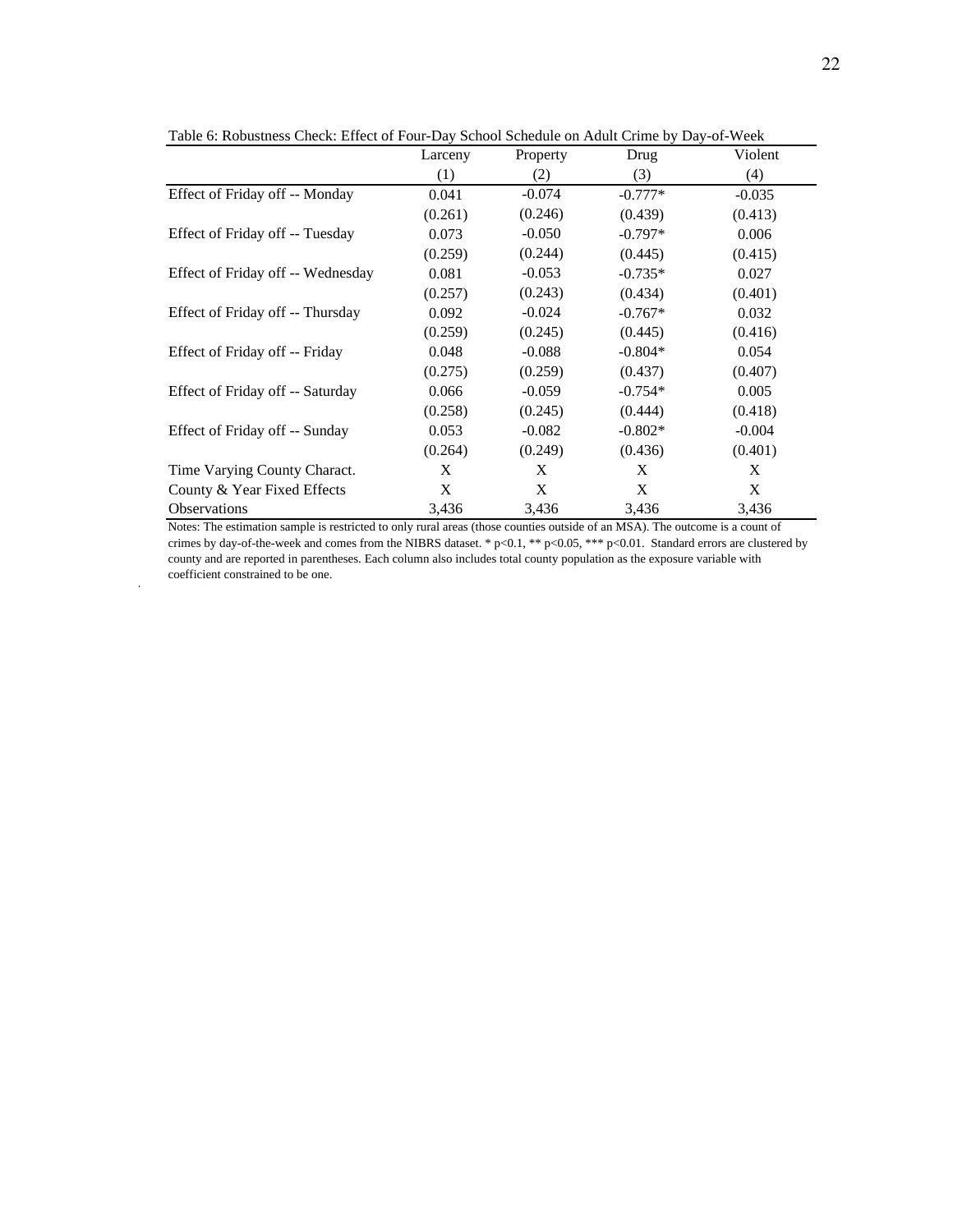|                              | $\mu$ below below the compact $\mu$ and $\mu$ ball $\mu$<br>Larceny | Property    | Drug        | Violent  |
|------------------------------|---------------------------------------------------------------------|-------------|-------------|----------|
|                              | (1)                                                                 | (2)         | (3)         | (4)      |
| Percent Treated Friday       | $0.917***$                                                          | $0.854***$  | $-0.867$    | 0.626    |
|                              | (0.314)                                                             | (0.215)     | (0.555)     | (0.814)  |
| Percent Treated Monday       | 0.076                                                               | $-0.510$    | $-1.500$    | $-0.284$ |
|                              | (2.083)                                                             | (0.756)     | (1.245)     | (1.550)  |
| Percent Treated Fri X Fri    | $-0.052**$                                                          | $-0.035$    | 0.026       | $-0.118$ |
|                              | (0.026)                                                             | (0.040)     | (0.028)     | (0.141)  |
| Percent Treated Fri X Sat    | $-0.041$                                                            | $-0.008$    | $0.062**$   | $-0.011$ |
|                              | (0.059)                                                             | (0.054)     | (0.029)     | (0.050)  |
| Percent Treated Fri X Sun    | $-0.021$                                                            | $-0.007$    | 0.013       | $-0.070$ |
|                              | (0.014)                                                             | (0.014)     | (0.027)     | (0.061)  |
| Percent Treated Fri X Mon    | $-0.047$                                                            | $-0.056$    | $0.0429*$   | $-0.085$ |
|                              | (0.054)                                                             | (0.050)     | (0.025)     | (0.107)  |
| Percent Treated Fri X Tues   | $-0.053$                                                            | $-0.012$    | $0.062***$  | $-0.001$ |
|                              | (0.059)                                                             | (0.053)     | (0.019)     | (0.047)  |
| Percent Treated Fri X Thurs  | $-0.024$                                                            | 0.022       | 0.061       | $-0.024$ |
|                              | (0.060)                                                             | (0.056)     | (0.038)     | (0.073)  |
| Percent Treated Mon X Fri    | $-0.042$                                                            | 0.027       | 0.106       | 0.033    |
|                              | (0.131)                                                             | (0.099)     | (0.109)     | (0.145)  |
| Percent Treated Mon X Sat    | $-0.089$                                                            | $-0.130$    | $-0.119*$   | $-0.186$ |
|                              | (0.126)                                                             | (0.099)     | (0.062)     | (0.130)  |
| Percent Treated Mon X Sun    | 0.080                                                               | 0.072       | 0.096       | $-0.095$ |
|                              | (0.212)                                                             | (0.158)     | (0.088)     | (0.197)  |
| Percent Treated Mon X Mon    | $-0.019$                                                            | $-0.046$    | $-0.069$    | 0.041    |
|                              | (0.129)                                                             | (0.101)     | (0.046)     | (0.100)  |
| Percent Treated Mon X Tues   | 0.100                                                               | 0.148       | 0.081       | $-0.185$ |
|                              | (0.167)                                                             | (0.101)     | (0.116)     | (0.251)  |
| Percent Treated Mon X Thurs  | 0.146                                                               | 0.152       | $-0.022$    | $-0.097$ |
|                              | (0.178)                                                             | (0.126)     | (0.053)     | (0.192)  |
| Monday                       | 0.005                                                               | 0.004       | $-0.003$    | $-0.004$ |
|                              | (0.004)                                                             | (0.003)     | (0.003)     | (0.007)  |
| Tuesday                      | 0.004                                                               | 0.002       | $-0.004$    | $-0.003$ |
|                              | (0.004)                                                             | (0.003)     | (0.003)     | (0.005)  |
| Tursday                      | $-0.002$                                                            | $-0.004$    | $-0.002$    | $-0.011$ |
|                              | (0.003)                                                             | (0.003)     | (0.002)     | (0.013)  |
| Friday                       | 0.012                                                               | 0.007       | $-0.005$    | 0.004    |
|                              | (0.009)                                                             | (0.006)     | (0.007)     | (0.010)  |
| Saturday                     | 0.005                                                               | 0.004       | 0.003       | 0.004    |
|                              | (0.004)                                                             | (0.004)     | (0.004)     | (0.005)  |
| Sunday                       | 0.004                                                               | 0.003       | $-0.001$    | 0.002    |
|                              | (0.004)                                                             | (0.003)     | (0.003)     | (0.006)  |
| Time Varying County Charact. | X                                                                   | X           | X           | X        |
| County & Year Fixed Effects  | X                                                                   | $\mathbf X$ | $\mathbf X$ | X        |
| Observations                 | 3,216                                                               | 3,414       | 3,222       | 3,369    |

Table A1: Effect of Four-Day School Schedule on Crime (NIBRS Data)

Notes: The estimation sample is restricted to only rural areas (those counties outside of an MSA). The outcome is a count of crimes by day-of-the-week . \* p<0.1, \*\* p<0.05, \*\*\* p<0.01. Standard errors are clustered by county and are reported in parentheses. Each column also includes total county population as the exposure variable with coefficient constrained to be one.

 $\mathcal{A}$